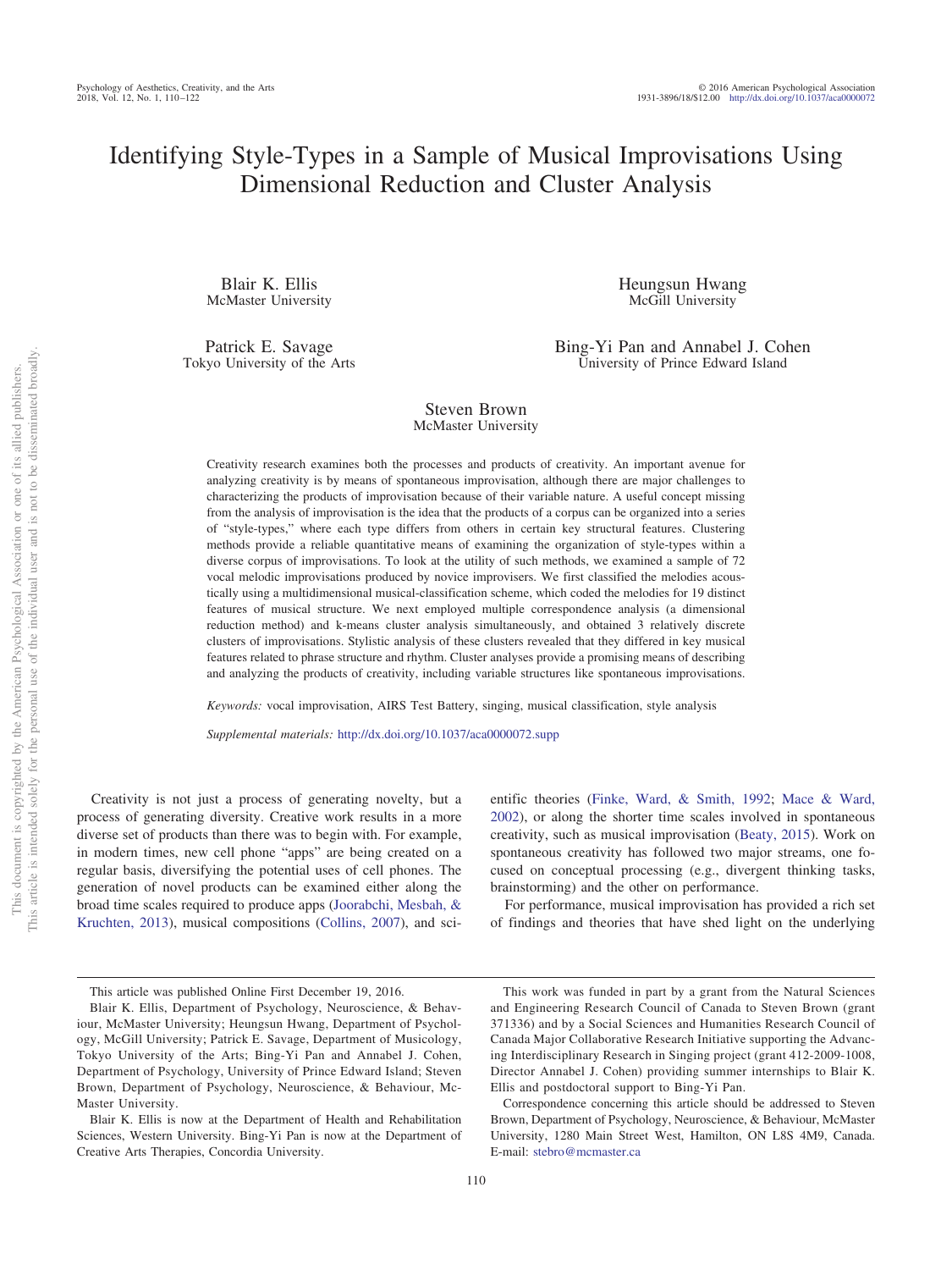processes of spontaneous creativity (e.g., [Norgaard, 2011,](#page-11-3) [2014\)](#page-11-4). Unlike work on divergent thinking [\(Silvia et al., 2008\)](#page-12-0), research on improvisation has typically looked at specialists, notably jazz instrumentalists and singers, with a lifetime of training in performance and a professional training in improvisation itself. Not only do such people have a deep personal investment in creative work, but they are able to verbally describe their individual approaches to improvisation [\(Biasutti & Frezza, 2009;](#page-10-2) [Norgaard, 2011;](#page-11-3) [Wo](#page-12-1)[pereis, Stoyanov, Kirschner, & Van Merriënboer, 2013\)](#page-12-1). Theoretical models of improvisation have tended to emphasize the procedural aspect of its mechanisms. According to [Pressing's \(1988,](#page-11-5) [1998\)](#page-11-6) model—which is a well accepted theory for jazz improvisation—improvisers insert prelearned musical structures at stylistically appropriate times, and use perceptual feedback and error correction to monitor production and make adjustments between intention and actualization. Improvisers may also choose to incorporate material that is completely unrelated to the present context [\(Norgaard, 2014\)](#page-11-4), further diversifying the product.

The study of musical performance has revealed both the promise and the challenges of studying improvisation. Studies using a cognitive-scientific approach have attempted to shed light on the mechanisms of improvisation by examining the effects of experimental manipulations on production, such as improvising in familiar versus unfamiliar keys [\(Goldman, 2013\)](#page-11-7) or improvising during a dual-task paradigm [\(Fidlon, 2011\)](#page-11-8). Others have analyzed the relationship between cognitive factors like divergent thinking [\(Beaty, Smeekens, Silvia, Hodges, & Kane, 2013\)](#page-10-3) or working memory [\(De Dreu, Nijstad, Baas, Wolsink, & Roskes, 2012\)](#page-10-4) and expert ratings of perceived creativity. Although these experimental approaches show promise in elucidating the cognitive mechanisms of improvisation, they also provide analytical challenges in characterizing the multidimensional nature of the improvised *products* themselves. Examples of dependent measures used to represent musical structure in these studies have included note entropy and the proportion of diatonic pitch classes [\(Goldman, 2013\)](#page-11-7), the number of repeated intervals and rhythmic patterns [\(Norgaard,](#page-11-4) [2014\)](#page-11-4), and the statistical distribution of tone choices across metrically salient beats [\(Järvinen, 1995\)](#page-11-9). Although studies like these represent important approaches to examining musical improvisation in their own right, few attempts have been made to analyze improvisational products in a more holistic and multivariate manner, most especially with methods that do not require transcription (see [Hickey & Lipscomb, 2006;](#page-11-10) [Madura Ward-Steinman, 2008;](#page-11-11) [Raju & Ross, 2012\)](#page-11-12).

This present study aims to address the need for a quantitative and multidimensional approach for the analysis of the behavioral products of improvisation that simultaneously takes into account the multiple structural musical features that performers are able to manipulate while improvising. The approach takes advantage of methods coming from classification theory and cluster analysis. In particular, our approach begins by classifying a large sample of musical improvisations using the musical classification scheme "CantoCore" [\(Savage, Merritt, Rzeszutek, & Brown, 2012\)](#page-11-13) to understand the diversity of musical structures in the sample. CantoCore is a multidimensional coding scheme that contains 26 characters of musical structure that span the broad domains of rhythm, pitch, syllable, texture, and form. Each of the 26 characters contains 3 to 6 character-states. This scheme was previously used to classify a highly complex sample of 259 traditional grouplevel vocal songs derived from 12 indigenous populations of Taiwan [\(Rzeszutek, Savage, & Brown, 2012;](#page-11-14) [Savage & Brown,](#page-11-15) [2014\)](#page-11-15). The observed clusters differed from one another in a multidimensional manner; in other words, the clusters represented different conglomerations of musical features, and thus could be thought of as stylistic song-types. The term "cantogroup" (where the root "canto" means song) was developed to describe these stylistic song-types [\(Savage & Brown, 2014\)](#page-11-15).

The goal of the current study was to apply a style analysis to a sample of musical improvisations after coding them with Canto-Core. In thinking about the concept of musical style, we make reference to Leonard Meyer's classic book *Style and Music* [\(Meyer, 1989\)](#page-11-16), in which he described classification and style analysis in the following way:

Classification is essentially a descriptive discipline. It tells us what traits go together and with what frequency they occur, but not why they do so. Style analysis is more ambitious. It seeks to formulate and test hypotheses explaining why the traits found to be characteristic of some repertory—its replicated melodic patterns, rhythmic groupings, harmonic progressions, textures, timbres, and so on—fit together, complementing one another. (p. 43)

To achieve our goal, we used an extension of multiple correspondence analysis (MCA; [Abdi & Valentin, 2007\)](#page-10-5) involving the simultaneous implementation of k-means cluster analysis [\(Harti](#page-11-17)[gan & Wong, 1979\)](#page-11-17). MCA is a powerful data-reduction technique [\(Husson & Josse, 2014\)](#page-11-18) that can be used to characterize individual objects (e.g., improvisations) based on the variables with which they are associated (e.g., structural musical features). k-means cluster analysis is an unsupervised clustering algorithm that, for our purposes, can be used to divide a sample of musical improvisations across a reduced number of MCA-derived dimensions into a set of relatively discrete style-clusters. Rather than characterizing individual improvisations based on the variables that they are highly associated with, as would occur in traditional MCA, this method is designed to characterize discrete subsets (clusters) of similar improvisations based on the variables that best define each subset [\(Hwang, Dillon, & Takane, 2006\)](#page-11-19). The final result is an integrated graphical display (i.e., a 2D or 3D plot) that permits easy interpretation of relatively discrete clusters of improvisationstyles within the sample, as well as the interrelationships among these styles based on the musical features on which they were coded.

The principal objective of the current study was to examine whether we could identify subsets of style-types within a corpus of spontaneous vocal improvisations, as well as provide insights into the different manners of improvising that underlie these various style-types. We analyzed a set of 72 vocal melodic improvisations generated as part of the AIRS (Advancing Interdisciplinary Research in Singing) Test Battery of Singing Skills (ATBSS; [Cohen,](#page-10-6) [2015;](#page-10-6) [Cohen, Armstrong, Lannan, & Coady, 2009\)](#page-10-7), in which the participants were novice improvisers. We coded all of the improvisations acoustically in a multidimensional manner using a modified version of the CantoCore classification scheme designed for monophonic melodies, and then subjected the data to a simultaneous MCA and k-means cluster analysis to generate relatively discrete clusters of improvisational style. The goal then was to use the multivariate plot resulting from the analysis to ascertain the key stylistic differences among the clusters, as based on their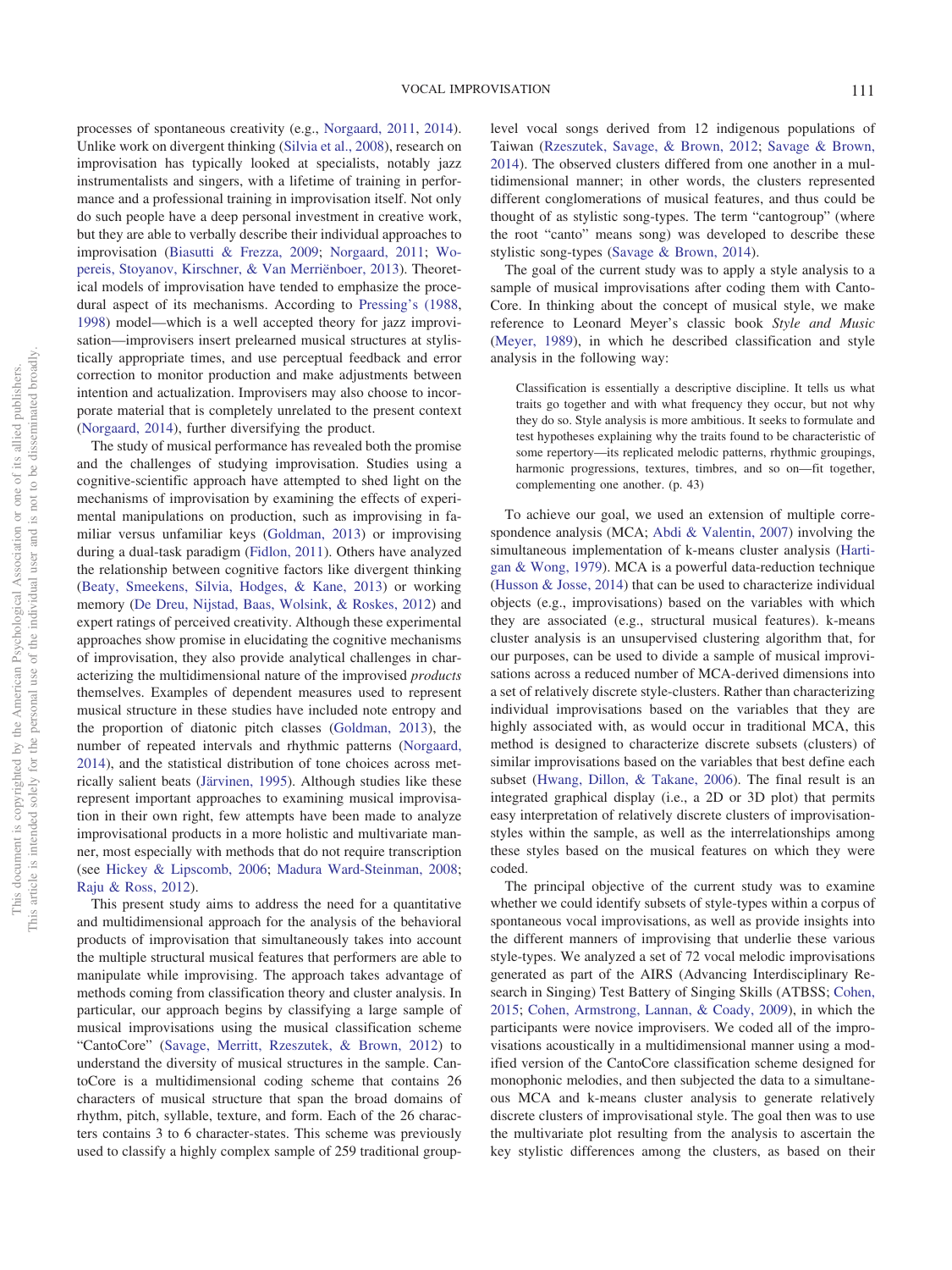CantoCore codings. From this, it should be possible to make mechanistic inferences about the improvisation process based on which features are most stable across the improvisations and which features are most variable. In addition to doing a structural analysis of the improvisations, we had a group of professional musicians rate the improvisations for their levels of creativity and performance quality to look for relationships between the musical style (as defined by the structural musical features) and external assessments of creativity and performance quality.

### **Method**

### **The Improvisation Sample**

The vocal improvisation data were collected using the online interactive AIRS Test System [\(Pan & Cohen, 2012,](#page-11-20) [2016\)](#page-11-21). This system is an automated, audiovisual, computer-based version of the original in-person, interview-based version of the ATBSS [\(Cohen et al., 2009\)](#page-10-7), which assesses 11 main components of human singing skills. The test was conducted in a lab setting, as described in the Procedure section below. Data for the improvisation task of ATBSS were analyzed for the current study (described in detail below). Audiovisual data from the test battery were uploaded to an online database, which was accessible by researchers affiliated with the AIRS project.

Participants. At the time that the study began, 110 adult participants (67 females, 43 males; age:  $M = 31.7$ ,  $SD = 17.3$ ) had taken part in the ATBSS. They were recruited through posters and word of mouth. They completed the test battery, followed by an online e-mail survey created at the University of Prince Edward Island (UPEI) about their linguistic and musical backgrounds, including a 10-point test assessing knowledge of music theory and music reading skills (unpublished). A participant's score on this 10-point test will be referred to as a "music test score" throughout this paper. From these 110 original participants, data from 38 were excluded. Reasons for exclusion included: instances where participants generated improvisations that copied preexisting music presented earlier in the test battery or well-known songs that existed in pop culture; our inability to code the samples due to the indecisiveness of the singer during improvising (i.e., stopping and starting); samples that were spoken rather than sung or that were incomplete; or an absence of samples due to technical difficulties with the recordings. Other reasons for exclusion included participants who sang both melodies with or without words (rather than one with words and one without; see Procedure below), and one participant who was not a native English speaker and who did not sing in English during the improvisation with words. The final number of participants was 72 (44 females, 28 males; musicianship: 33 musicians, 39 nonmusicians, as based on self-ratings; age:  $M = 30.8$ ,  $SD = 16.7$ ). The study was approved by the Research Ethics Board of UPEI.

**Procedure.** Participants were tested in a double-walled soundattenuated chamber. The test was presented to participants using the AIRS Test System [\(Pan & Cohen, 2012\)](#page-11-20) on a Mac Pro computer that was connected to a 19-inch LCD monitor and two PSD Synchrony One B Speakers. Audiovisual responses were recorded (AIRS Test System, 44.1 kHz, 16 bits, 15fps) with a Blue Microphone EyeBall 2.0 HD webcam, and were saved remotely in the ATBSS database. The duration of the entire 11-component test battery was around 30 min.

Data from the improvisation task of the ATBSS were analyzed for the current study. During this task, participants sat in front of a computer monitor, were presented with a set of 4 images (heart, flower, sun, and apple), and were asked to select one. After doing so, the 3 unselected images disappeared from view, and the participant was asked to mentally create a song inspired by the selected picture. The images were used to facilitate engagement in this unusual request to generate a melody on the spot. Participants were then asked to click on an audiovisual "record" button and sing their improvisation when they felt ready. The same procedure was repeated for a second improvisation using a selection of one of the three remaining images. Of the two melodies generated by each participant, one contained words and the other did not. For the latter, participants used a self-selected vocable like "la." There was no instruction about whether or not to use words in the first improvisation. For the second improvisation, participants were instructed to sing with words if their first melody was sung without words, and vice versa. This resulted in a total of 144 improvisations generated by the 72 participants. We decided to restrict our analysis to the samples without words because of our general interest in musical creativity, rather than language creativity. Hence, the final dataset consisted of the 72 improvisations without words (i.e., one improvisation per participant).

### **Ratings of Creativity and Performance**

**Participants.** Six university professors (4 male, 2 female; age:  $M = 56$ ,  $SD = 11$ ) at a Canadian university's department of Music participated in the rating experiment, all of whom held either an MA, DMA, or PhD in music performance or music theory. They were recruited via e-mail invitation. They completed a demographic questionnaire that included items about their musical experiences, listening, and training. All participants reported an absence of hearing problems that might have influenced their music listening.

**Procedure.** The six participants were pseudorandomly assigned to either a creativity-rating condition  $(n = 3)$  or a performance-rating condition  $(n = 3)$ . After the participant signed a consent form, the experimenter (Blair K. Ellis) read general instructions about the experimental procedure to each of the six participants individually. Each participant sat in his or her university office for the duration of the test, which took approximately one hour. A Macbook Pro computer, a set of MA-10ABK Edirol speakers (9"  $\times$  6"  $\times$  7"), and the presentation software PsychoPy were used to present participants with text-based instructions that allowed them to navigate through the PsychoPy program.

The program first presented 10 randomly selected audio recordings of improvisations from the ATBSS that were not used in the rating experiment. These melodies were presented for listening purposes to give the raters a sense of what the corpus of improvisations sounded like as a whole. This was done to establish the raters' expectations of the overall musical level of the samples and the musical skill of the participants. The raters were then prompted with a message informing them that they would be asked to listen to and then rate the improvisation samples  $(n = 144)$  one at a time in a randomized order on a scale of either creativity or performance quality, depending on the condition that the rater was in.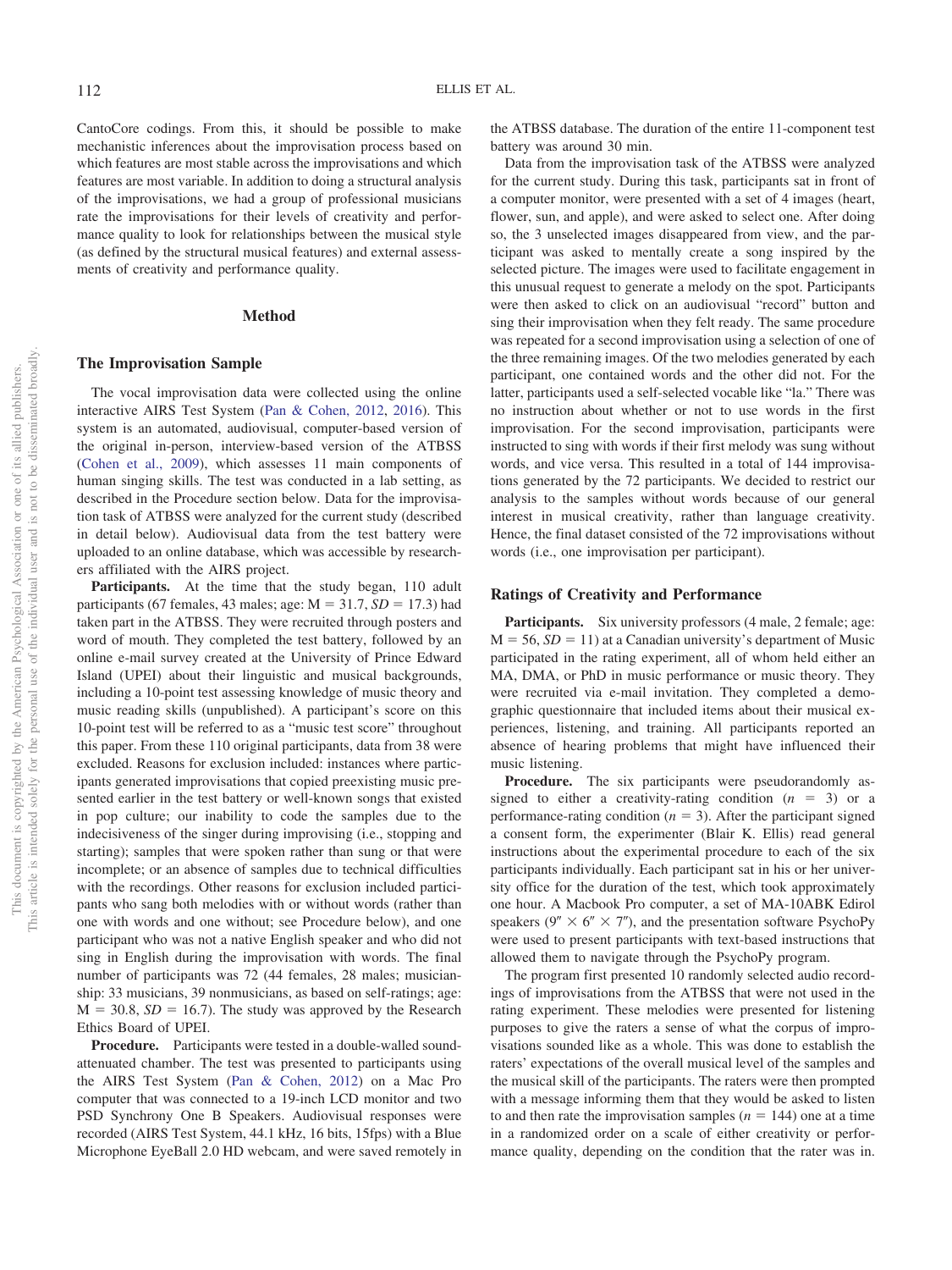Although the full set of 144 improvisations was rated (72 without words and 72 with words), only the ratings for the samples without words are reported here for the reasons mentioned above.

The "consensual assessment technique" (CAT; [Amabile, 1982\)](#page-10-8) is considered to be the gold standard for assessing creative products [\(Carson, 2006;](#page-10-9) [Kaufman, Baer, & Cole, 2009\)](#page-11-22). It assumes that experts within a given domain should agree on the creative assessment of a sample. Hence, the test is not associated with any particular theory of creativity [\(Baer & McKool, 2009\)](#page-10-10). Raters in the creativity condition were asked to use their own definition when making ratings of creativity. However, we clarified that their ratings should be based on *structural* features only (e.g., melody, rhythm, phrase structure, musical form), and that performance features (performance quality, performance competence of the singer, quality of the voice, etc.) should not influence their judgment. Raters in the performance-rating condition were instructed to do precisely the opposite and focus on performance features, but not structural features or creativity.

### **Classifying the Improvisation Samples**

The audiovisual improvisation samples were downloaded from the online test-battery database and were converted into audio-only files using a script in the Apple terminal. To classify the improvisations, we used a modified version of the musical-classification scheme CantoCore [\(Savage et al., 2012\)](#page-11-13). The modified version consisted of 19 "characters" of musical structure for solo vocal improvisation. These are outlined in [Table 1,](#page-3-0) along with the labels used for each of the "character-states," or levels of the characters  $(e.g., character 10 = number of pitch classes, where the character$ states = 101 [few pitches], 102 [moderate number of pitches], 103 [many pitches]) that are used for the plot in [Figure 3\)](#page-6-0). When the 19

<span id="page-3-0"></span>Table 1

| Modified Coding Scheme Used to Code the Vocal Improvisations |  |  |  |
|--------------------------------------------------------------|--|--|--|
|--------------------------------------------------------------|--|--|--|

musical characters are expanded into their respective levels, the result is 68 possible character-states (see Table S1 in the supplementary materials for the complete coding scheme, including the definitions of all character-states). The coder (Blair K. Ellis) listened to each of the melodies and coded them according to the scheme in [Tables 1](#page-3-0) and S1. For a given sample, the coder selected a single character-state for each one of the 19 characters, which resulted in a data matrix where each row corresponded to a unique musical profile across all 19 characters of musical structure for a single improvisation (see Figure S1). Items that were not codable or that were arbitrary were marked as "NA" for not applicable and were treated as missing data. As recommended by [Savage et al.](#page-11-13) [\(2012\),](#page-11-13) the coder listened to each musical sample as often as necessary to arrive at an accurate coding. We will also refer to the character-states as "musical features" throughout the paper.

We modified the published coding scheme to adapt it to solo vocal improvisations (Table S1). All characters dealing with musical texture (i.e., multiple musical lines, as in the case of polyphony) were omitted, because all of the improvisations were solo vocal melodies. The "melisma" character was omitted because all samples were sung without words. Samples were sung using various syllables, where melismas often sounded arbitrary or were difficult to detect. To quantify the length of each improvisation, a new character called "total number of phrases" (line 15) was added to the scheme. For this character, we counted the total number of musical phrases in the sample, rather than measuring the sample's duration in seconds or minutes. In addition, we added a new character that measured "repetition with variation" (line 17). This character was captured by coding the proportion of phrases that contained repetition ( $i = 25\%$  of phrases,  $ii = 25\%$  to 50%,  $\delta$  iii =  $>$  50%). The rationale for including this character was that

| Number | Character                 | structure | Character-state  | Graphical label |
|--------|---------------------------|-----------|------------------|-----------------|
| 1      | Meter                     | Rhythm    | a, b, c, d       | 01a, 01b, etc.  |
| 2      | Number of beats           | Rhythm    | a, b, c, d       | 02a, 02b, etc.  |
| 3      | Beat sub-division         | Rhythm    | a, b, c, d       | 03a, 03b, etc.  |
| 4      | Number of sub-beats       | Rhythm    | a, b, c, d       | 04a, 04b, etc.  |
| 5      | Syncopation               | Rhythm    | i, ii, iii       | 51, 52, 53      |
| 6      | Motivic redundancy        | Rhythm    | i, ii, iii       | 61, 62, 63      |
| 7      | Durational variability    | Rhythm    | i, ii, iii       | 71, 72, 73      |
| 8      | Tonality                  | Pitch     | a, b, c, d, e    | 08a, 08b, etc.  |
| 9      | Mode                      | Pitch     | a, b, c, d, e    | 09a, 09b, etc.  |
| 10     | Number of pitch classes   | Pitch     | i, ii, iii       | 101, 102, 103   |
| 11     | Hemitonicity              | Pitch     | i, ii, iii       | 111, 112, 113   |
| 12     | Melodic interval size     | Pitch     | i, ii, iii       | 121, 122, 123   |
| 13     | Melodic range             | Pitch     | i, ii, iii       | 131, 132, 133   |
| 14     | Melodic contour           | Pitch     | a, b, c, d, e, f | 141, 142, 143   |
| 15     | Total number of phrases   | Form      | i, ii, iii       | 151, 152, 153   |
| 16     | Phrase repetition         | Form      | i, ii, iii       | 161, 162, 163   |
| 17     | Repetition with variation | Form      | i, ii, iii       | 171, 172, 173   |
| 18     | Phrase length             | Form      | i, ii, iii       | 181, 182, 183   |
| 19     | Phrase symmetry           | Form      | i, ii, iii       | 191, 192, 193   |

Musical

*Note.* The coder listened to the samples and assigned character-states for each of the 19 characters of the modified CantoCore scheme (see Table S1 for definitions of each character-state). The letter options represent categorical (nominal) options, while the number options represent ordinal options  $(i = little or none, ii =$ *moderate*, iii = *high*, all treated as categorical in this paper for the purposes of MCA). Graphical labels are presented for the purposes of interpreting the musical character-states in [Figure 3.](#page-6-0)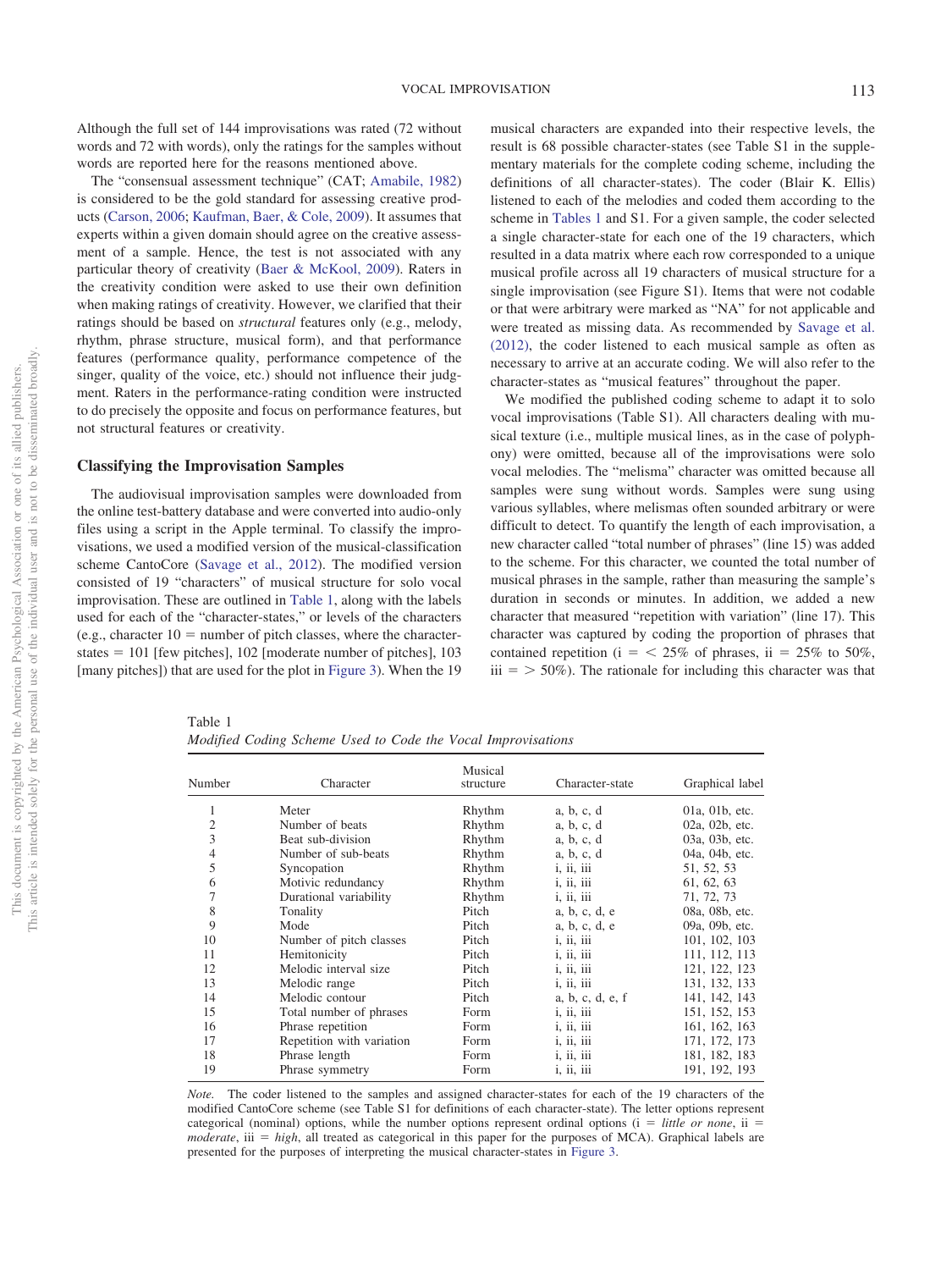an improvisation that included repetition with variation introduced an element of complexity that was not codable in the original scheme, namely variation, in addition to overall repetition per se. It is important to note that repetition with variation is a nested character within repetition (line 16), because it is not possible to have varied repetition without having repetition itself.

To measure interrater reliability, a second rater coded a randomly selected portion (20%) of the samples. The rater was trained to use CantoCore and was given instructions regarding the modifications made to the coding scheme. She was a graduate from a Bachelor of Music program, and had a similar level of music training as the principal coder. Interrater reliability was calculated for each individual character of the modified CantoCore coding scheme in two ways. One measure was the percent agreement between the two raters. In addition, Cohen's Kappa was calculated, which is thought to better account for the effects of chance agreement, partial agreement, and character redundancy [\(Savage et al.,](#page-11-13) [2012\)](#page-11-13). The overall percent agreement between the two raters was 62.4%, while Cohen's Kappa was 0.32. According to [Landis and](#page-11-23) [Koch \(1977\),](#page-11-23) Cohen's Kappa values of 0.21–0.40 are considered "fair" agreement. Note that these values are arbitrary, and that the use of Cohen's Kappa for interrater agreement has been criticized (e.g., for its dependence on marginal distributions; [Banerjee, Ca](#page-10-11)[pozzoli, McSweeny, & Sinha, 1999\)](#page-10-11). However, the percent agreement and Cohen's Kappa values reported here are similar to those observed in previously published studies using CantoCore [\(Brown](#page-10-12) [et al., 2014;](#page-10-12) [Savage, Brown, Sakai, & Currie, 2015;](#page-11-24) [Savage et al.,](#page-11-13) [2012\)](#page-11-13).

# **Cluster Analysis of the Improvisation Samples**

The main goal of this analysis was to use clustering techniques to identify relatively discrete clusters of improvisations that represent different manners of creating spontaneous musical improvisations in terms of structural musical features. The method of analysis is outlined in [Hwang et al. \(2006\).](#page-11-19) A simplified description of the data-reduction and clustering procedure is outlined in [Table 2](#page-4-0) (steps 2–4). Using this approach, MCA and k-means cluster analysis were applied simultaneously in a single framework to (a) identify a low-dimensional feature space for music that represents the different character-states of the 19 musical characters of the coding scheme, and (b) identify and describe the musical structures of relatively homogeneous improvisation clusters within this low-dimensional feature space [\(Hwang et al.,](#page-11-19) [2006\)](#page-11-19). If successful, the improvisations within the resulting clusters should have similar codings based on the modified CantoCore coding scheme. In other words, the clusters should represent distinct improvisation styles, as based on musical structure.

The raw CantoCore-coded dataset was a matrix that consisted of 72 rows (one for each improvisation) and 19 columns (one for each of the CantoCore characters). The raw codings were then transformed into an "indicator matrix", where each character-state was represented as present (1) or absent (0; see Figure S1). This resulted in transforming the  $72 \times 19$  matrix into a  $72 \times 68$  matrix because the musical characters were expanded into their respective character-states and coded for their presence versus absence (see Table S1 in the supplementary materials for the complete coding scheme, including the definitions of all character-states). Finally, preprocessing of the  $72 \times 68$  matrix was necessary to ensure a stable MCA solution. This consisted of removing all features in which 3 or fewer samples from the entire set of 72 improvisations were coded as "present" for that feature. This removed 22 of the 68 features, resulting in a final indicator matrix of 72 improvisations (rows) by 46 music musical features (columns).

MCA was conducted on the final indicator matrix to determine the number of reduced dimensions. A three-dimensional solution was selected (i.e.,  $d = 3$ , where *d* refers to the number of dimensions) because the size of the "adjusted inertia" which corresponds to a measurement of variance in MCA decreased more slowly after the first three values (see Figure

<span id="page-4-0"></span>Table 2

*Summary of the Analysis Method for Dimensional Reduction and Cluster Analysis*

| Step                                             | Order                             | Level of analysis                                                                  | Method                                                                                                                                           | Description                                                                                                                                                     |
|--------------------------------------------------|-----------------------------------|------------------------------------------------------------------------------------|--------------------------------------------------------------------------------------------------------------------------------------------------|-----------------------------------------------------------------------------------------------------------------------------------------------------------------|
| 1. Classify the<br>improvisations                |                                   | Pre-data analysis,<br>considering songs<br>independently                           | CantoCore                                                                                                                                        | Classify each improvisation on 19<br>musical characters based on<br>listening                                                                                   |
| 2. Select the number of<br>dimensions            | 2                                 | Pre-data analysis, all<br>improvisations in<br>the sample are<br>analyzed together | Data reduction using MCA                                                                                                                         | Select the number of dimensions<br>based on maximizing the<br>variance explained and<br>minimizing the number of<br>dimensions (Figure S2)                      |
| 3. Select the number of<br>clusters              | 3                                 | Pre-data analysis, all<br>improvisations in<br>the sample are<br>analyzed together | Under the fixed number of dimensions,<br>conduct the simultaneous MCA and<br>k-means analysis iteratively with<br>increasing numbers of clusters | Select the number of improvisation<br>clusters based on minimizing the<br>optimization criterion and<br>minimizing the number of<br>overall clusters (Figure 1) |
| 4A. Multiple<br>correspondence<br>analysis (MCA) | 4A and 4B occur<br>simultaneously | Data analysis, all<br>improvisations in<br>the sample are<br>analyzed together     | Data reduction using MCA                                                                                                                         | Uncover a low-dimensional<br>multivariate musical feature<br>space that explains variance in<br>the data                                                        |
| 4B. K-means cluster<br>analysis                  |                                   |                                                                                    | K-means cluster analysis is conducted<br>on improvisation samples with<br>reference to MCA results                                               | Assign improvisations to clusters<br>based on stylistic similarities                                                                                            |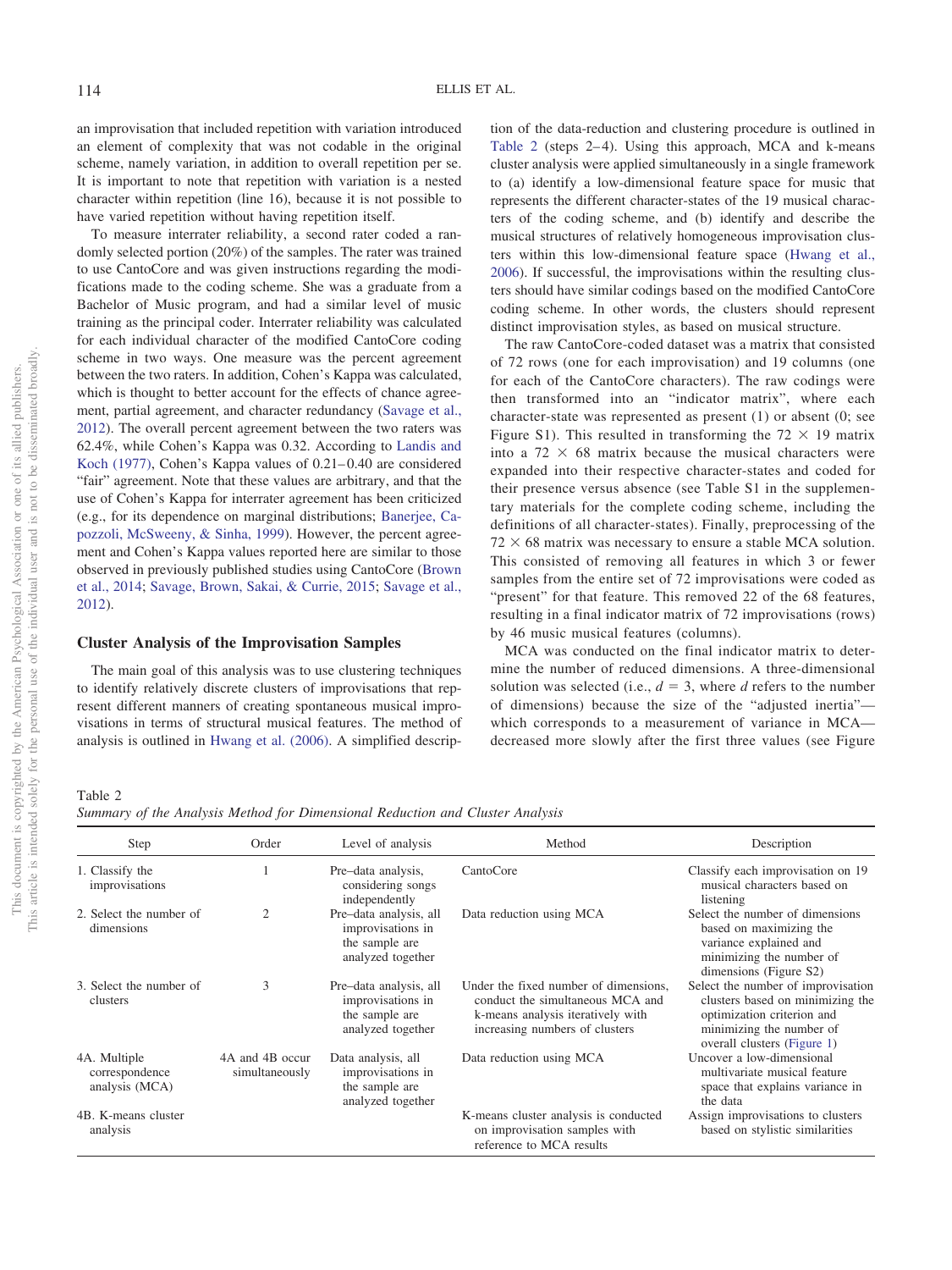S2). Adjusted inertia values are a better approximation of the variance in MCA than are unadjusted inertias [\(Abdi & Valentin,](#page-10-5) [2007;](#page-10-5) [Benzécri, 1979\)](#page-10-13). The three-dimensional solution accounted for 69.15% of the total adjusted inertia (variance) in the data (D1 = 31.45%, D2 = 24.12%, and D3 = 13.58%). Given the predetermined number of dimensions, the simultaneous approach to MCA and k-means clustering was applied to the indicator matrix, varying the number of clusters. The number of clusters was selected by examining the scree plot, and ensuring the parsimonious balance between minimizing the optimization criterion and the overall number of clusters (see [Figure 1\)](#page-5-0). Minimizing the optimization criterion is equivalent to finding a low-dimensional representation for the numerous categorical musical variables while simultaneously identifying clusters of improvisations in the sample that are relatively homogenous in terms of these musical variables [\(Hwang et al., 2006\)](#page-11-19). The number of clusters was selected to be 3 (i.e.,  $c = 3$ , where c refers to the number of clusters), as defined by the "elbow" (i.e., transition point) of scree plot in [Figure 1](#page-5-0) [\(Everitt & Horton,](#page-10-14) [2014\)](#page-10-14). The simultaneous MCA and cluster analysis was conducted using MATLAB (MathWorks Inc., R2014b).

# **Rating Analysis**

Three musical experts rated each improvisation on a Likert scale from 1 to 7 for musical creativity, and three different experts rated each sample on a Likert scale from 1 to 7 for performance quality. Six Pearson product–moment correlations were calculated to determine interrater reliability between pairs of raters for creativity and between raters for performance (Table S2). Creativity ratings for Rater 3 were discarded due to a strong discrepancy between their ratings and those of creativity Raters 1 and 2. Despite the proposed power of the CAT [\(Amabile, 1982\)](#page-10-8), this rating discrepancy is understandable. The background of Rater 3 was primarily as a high-level music performer and music performance educator, whereas the other two creativity raters had substantially greater experience as music theorists, which could explain different strategies for



<span id="page-5-0"></span>*Figure 1.* Scree plot for the number of clusters. The number of clusters can be selected by examining the scree plot and ensuring the parsimonious balance between minimizing the optimization criterion and the overall number of clusters [\(Hwang et al., 2006\)](#page-11-19). The number of clusters for this MCA solution was 3, as defined by the "elbow" (i.e., transition point) of the scree plot [\(Everitt & Horton, 2014\)](#page-10-14).

rating creativity. Given the high interrater consistency in creativity ratings for Raters 1 and 2, these ratings were scaled, centered, and averaged separately across the two raters so that each improvisation had a single composite rating for creativity. The same was done for the performance ratings, except that the single composite rating for performance was based on all three raters, due to higher interrater consistency.

To test our hypotheses that there would be one or more mean differences between (a) cluster membership and creativity ratings, and (b) cluster membership and performance ratings, two univariate linear models were performed. Each model included the same covariate (music test score), factor (cluster membership), interaction between the covariate and factor, and predicted either (a) creativity ratings or (b) performance ratings. Preliminary data screening procedures were conducted prior to each analysis to ensure that the assumptions for univariate tests were met. Although these data may seem appropriate for a multivariate linear model, the decision to perform two separate univariate models was made with reference to our research questions. Because univariate and multivariate linear models inherently aim to resolve different research questions, it is important that care is taken for the selection of analyses that are appropriate to research questions being asked [\(Huberty & Mor](#page-11-25)[ris, 1989\)](#page-11-25). In our case, we aimed to examine our dependent measures separately because the linear combination of both variables together was not of interest. Statistical analyses for the rating data were conducted using R statistical software 3.2.3 [\(R Core Team, 2015\)](#page-11-26).

### **Results**

### **Simultaneous MCA and K-means Cluster Analysis**

Standard results for MCA analyses consist of two sets of coordinates in Euclidean space. Using the terminology of MCA [\(Greenacre, 2007\)](#page-11-27), these are referred to as *individual coordinates* (i.e., the improvisations) and *variable coordinates* (i.e., the coded musical features). Individual coordinates that are close to one another in space are similar, whereas individual coordinates that are far apart are dissimilar, and the same is true for the variable coordinates. The interpretation of the results occurs by examining associations between the two coordinate-sets after superimposing them in a single graphical display (see [Figure 3\)](#page-6-0). When particular individual coordinates appear close to (rather than far from) variable coordinates, the two coordinate sets tend to be highly related, such that the individual coordinate can be characterized by the variable coordinate [\(Abdi & Valentin, 2007\)](#page-10-5).

[Figure 2](#page-6-1) demonstrates the manner by which the individual improvisations (as shown by unfilled circles in the plot) were grouped into three relatively discrete clusters of improvisation styles: C1,  $n = 30$ ; C2,  $n = 32$ ; C3,  $n = 10$ . The black circles represent the centroid of each cluster. The improvisations cluster strongly with reference to MCA dimensions 1 and 2, but not to dimension 3. It is important to note that interpreting dimensions as continua is not straightforward in this analysis because of rotational freedom. Thus, it is more reasonable to focus on how the improvisations, musical features, and/or cluster centroids are located relative to one another in [Figure 3.](#page-6-0)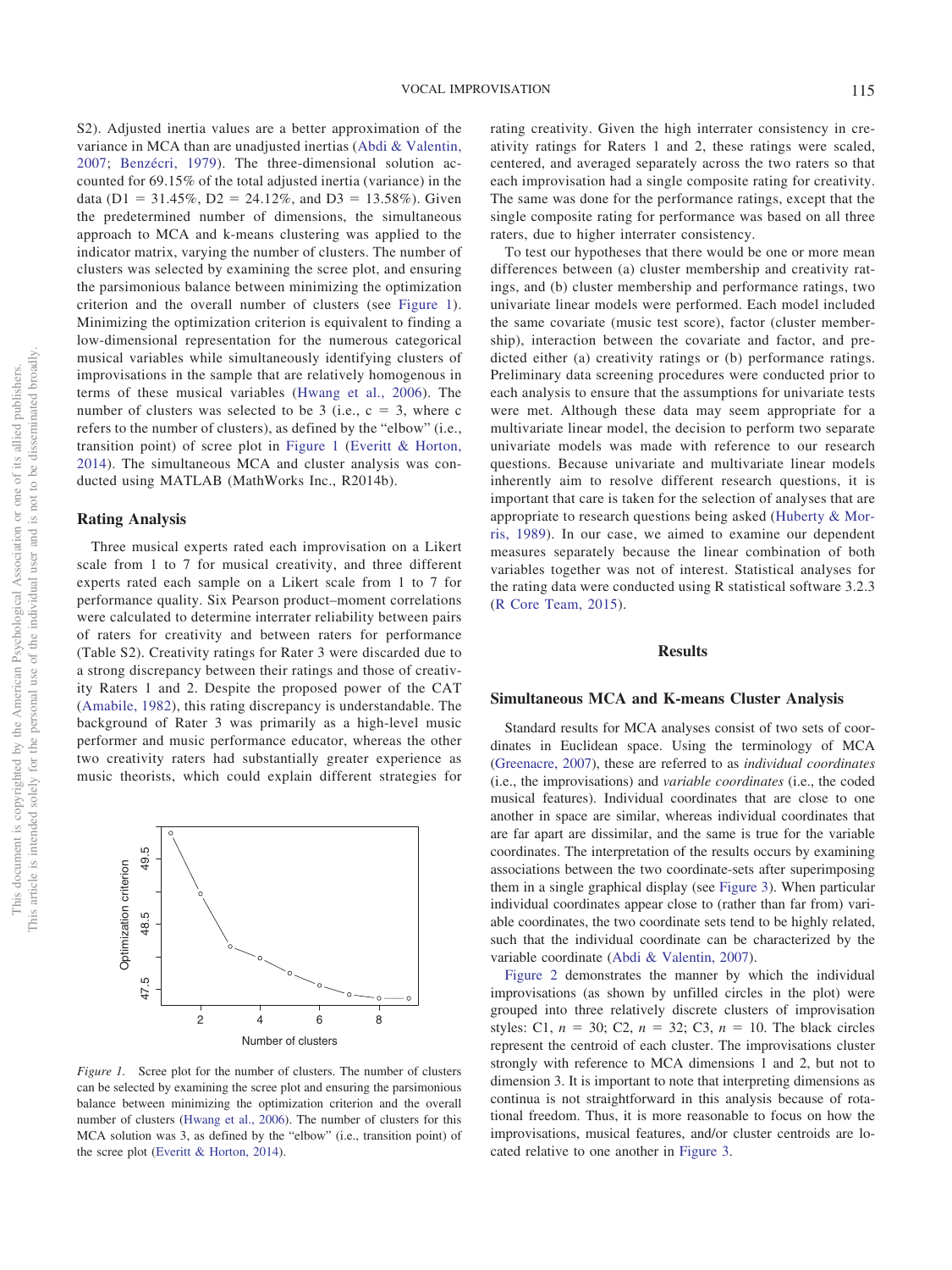

<span id="page-6-1"></span>*Figure 2.* Dimensional plot of the individual coordinates (i.e., improvisations) and their cluster membership. The unfilled circles represent the individual improvisations, and the black circles in the center of each cluster represent the cluster centroid for each of the three improvisation styles. D1, D2, and D3 refer to the first three dimensions of the MCA analysis. Dimension 3 does not contribute strongly to cluster membership, as the coordinates for each of improvisations are spread out along this dimension.

[Figure 3](#page-6-0) represents the same improvisation clusters as in [Figure](#page-6-1) [2,](#page-6-1) but in reference to the variable coordinates, namely the 46 character-states of the 19 characters of CantoCore on which the improvisations were coded (see Table S1 for a definition of the graphical labels shown in the plot). Because the clusters are distributed evenly along the third dimension, as shown in [Figure 2,](#page-6-1) we will focus here on the plot of dimensions 1 and 2. As commonly occurs with cluster analyses, the results in [Figure 3](#page-6-0) do not demonstrate a nonoverlapping solution. This suggests that the dataset as a whole is rather homogeneous in terms of musical features, and that the clusters differ from one another on a small number of musical features.

# **Interpreting Improvisational Styles From Cluster Membership**

**Cluster 1.** Based on [Figure 3,](#page-6-0) we can see that the central upper portion of the plot is related to the first cluster, C1. Its cluster centroid seems to be more strongly associated with musical features "133" (large melodic range) and "161" (nonrepetitive phrases) than any other features. The improvisations in C1 ( $n =$ 30) make up 41.7% of the sample. Panel A of Figure S3 in the supplementary materials represents the relative percentages of presence for each of the 46 musical features for all improvisations in C1. Based both on these results and on listening to the samples, we find that C1 contains improvisations that are typical of the Western musical idiom. They are primarily major-key, iso-tonal improvisations, and they tend to be in simple common time (2/4, 4/4). The phrases are mostly through-composed and thus nonrepetitive.

**Cluster 2.** The bottom right portion of [Figure 3](#page-6-0) is associated with the second cluster, C2. The cluster centroid seems to be more strongly associated with musical features "173" (high degree of repetition with variation), "191" (high degree of phrase symmetry), "131" (small melodic range), and "151" (small number of overall phrases). The improvisations in C2  $(n = 32)$  make up 44.4% of the overall sample. Panel B of Figure S3 represents the relative percentage of presence for each of the 46 musical features in all improvisations in C2. Based both on these results and on listening to the samples, we find that C2, like C1, contains improvisations that sound typical of the Western musical tradition. They are primarily major-key, iso-tonal improvisations, and they tend to be in simple common time. In contrast to the samples in C1, there is a very high degree of phrase repetition and repetition with variation in C2. These improvisations seem to demonstrate highly symmetrical phrases and a more organized compositional structure, as compared with samples in the other two clusters.

**Cluster 3.** The bottom left portion of [Figure 3](#page-6-0) is related to the third cluster, C3. The cluster centroid seems to be most strongly associated with musical feature "01b" (heterometric meter, i.e., semiregular rhythmic patterns that contain multiple successive meters), although this is difficult to interpret as it is not nearly as close to the cluster centroid as is the case for the variable/centroid relationships for C1 and C2. 13.9% of the improvisations were grouped in C3  $(n = 10)$ . Panel C of Figure S3 represents the relative percentage of presence for each of the 46 musical features in all improvisations in C3. Based both on these results and on



<span id="page-6-0"></span>*Figure 3.* Dimensional plot of the variable coordinates (i.e., musical features) with the centroids of each improvisation cluster superimposed. The centroid of each cluster is represented by a black circle with the cluster number in the center. "Variable coordinates" represent the character-states of the 19 CantoCore musical characters (see Table S1 for label definitions of the character-states). The variable coordinates that are located nearest to a given cluster centroid indicate a strong association between the variable coordinate and a particular cluster of improvisations. D1 and D2 refer to the first two dimensions of the MCA analysis.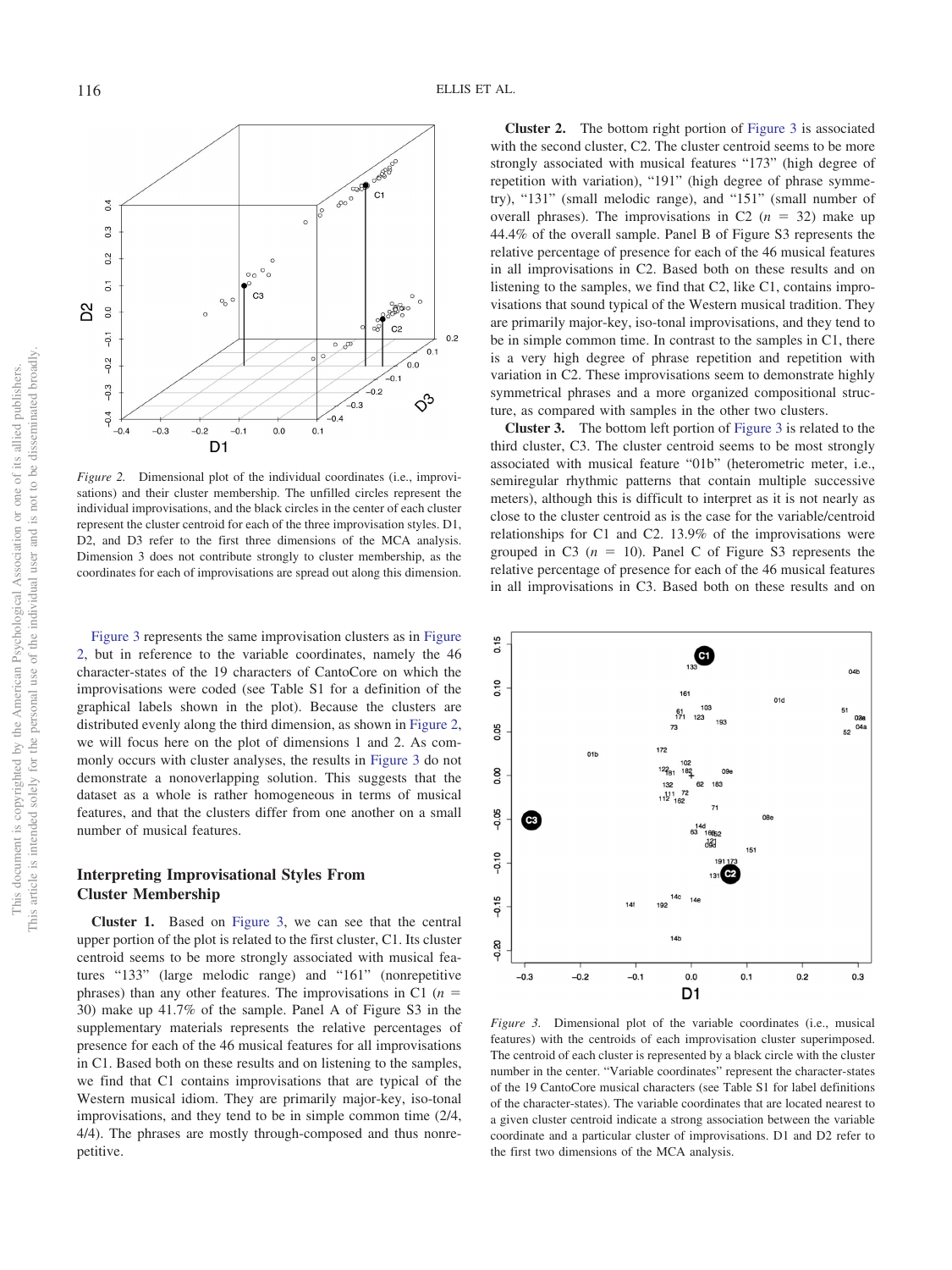listening to the samples, we find that C3 seems to be primarily defined by heterometric rhythms or by pauses, hesitations, or unusual phrase combinations that made meter difficult to interpret.

### **Between-Cluster Differences**

The fact that stylistic heterogeneity between the clusters can be explained by only 7 of the 46 musical features (see [Figure 3\)](#page-6-0) suggests that the sample is relatively homogenous overall. In other words, the relative distribution of the presence of these 39 features in the improvisation samples is more or less equal across the 3 clusters, suggesting that these features are not uniquely related to any single cluster. We now focus on those features that did distinguish the clusters.

**Metric (C1, C2) versus hetero-metric (C3).** An important distinction in the results is between improvisations that follow "typical Western musical ideals" related to rhythm and meter (e.g., mostly common duple or triple meters) and those melodies that do not (e.g., defined by heterometric rhythms, or pauses and hesitations, etc.). In the top right-hand corner of [Figure 3,](#page-6-0) the musical features "01d" (isometric meter), "02a" (number of beats is duple), "03c" (iso-divisive subdivisions), "04a" (simple subbeats), and "51" (little or no syncopation) are grouped together. These features are present in C1 and C2 to a similar degree, although they are not prevalent in C3. The presence of these particular features is indicative of the fact that the former two clusters demonstrate rhythmic structures that are mostly in 4/4 or 3/4 meter. In contrast, musical feature "01b" (heterometric meter) is on the opposite (left) side of [Figure 3,](#page-6-0) closer to C3. This suggests that C3 contains improvisations with rhythms that are either semiregular and that contain multiple successive meters [\(Savage et al., 2012\)](#page-11-13) or that contain irregular hesitations that are likely due to a lack of musical experience.

**Repetition/variation (C2) versus no repetition/variation (C1, C3).** Another important distinction is between those improvisations that contain musical material that is repeated and that varied over the course of the melody, compared with those that do not show this repetition with variation. Musical features "163" (highly repetitive phrases) and "173" (high proportion of repetition with variation) appear to be much more related to C2 than to either C1 or C3, suggesting that C2 contains much more material with variation, rather than through-composed material, when compared with C1 and C3.

### **Rating Analysis**

**Creativity.** Prior to analysis, the normality assumption was assessed for the creativity rating univariate linear model using both the Shapiro-Wilk normality test,  $W = 0.98$ ,  $p = .59$ , and the Lilliefors (Kolmogorov–Smirnov) normality test,  $d = 0.084$ ,  $p =$ .24, and both revealed no significant violation of the assumption of normality. Levene's test was used to examine whether there were serious violations of the homogeneity of variance assumption across groups, but no significant violation was found,  $F(2, 69) =$  $0.25, p = .78.$ 

A univariate linear model was used to test if there was a significant difference in creativity ratings between musical styles (cluster membership), if music test scores could significantly predict performance ratings, and if there was an interaction between

music test scores and musical style. Results showed a significant interaction between membership and music test scores, (*F*(2, 66) = 4.14,  $p = .020$ ,  $np^2 = 0.11$ , which suggests that the effect of music test score as a predictor of creativity ratings differed between clusters. Although the effect of music test score was also significant,  $F(1, 66) = 8.44$ ,  $p = .005$ ,  $np^2 = 0.11$ , we will focus on the significant interaction. The effect of cluster membership was not significant,  $F(1, 66) = 2.37$ ,  $p = .10$ ,  $np^2 = 0.067$ , which indicates that there were no significant differences between mean creativity ratings for C1 ( $M = 0.027$ ;  $SD = 0.82$ ), C2 ( $M = 0.16$ ;  $SD = 0.93$ ), and C3 ( $M = -0.59$ ;  $SD = 0.85$ ). [Figure 4A](#page-8-0) shows a plot describing this analysis, including the 95% confidence intervals.

Given the significant interaction, three follow-up bivariate regression analyses were performed to test if music test scores significantly predicted creativity ratings within each cluster. To correct for multiple comparisons, Holm's sequential Bonferroni test was used. For C2, results revealed a statistically significant effect of music test scores,  $\beta = 0.14$ ,  $\tau(30) = 4.33$ ,  $p = .00016$ . The  $r^2$  for this equation was 0.38; that is, 38% percent of the variance in creativity ratings was predicted from music test scores. The correlation between music test scores and creativity ratings for improvisations in C2 was statistically significant,  $r(30) = 0.62$ ,  $p = 0.000082$ . The effect of music test scores was not significant for C1,  $\beta = -0.0023$ ,  $\tau(28) = 0.063$ ,  $p = .95$ ,  $r^2 = 0.00014$ , or C3,  $\beta = -0.076$ ,  $\tau(8) = 0.063$ ,  $p = .46$ ,  $r^2 = 0.070$ . The correlations between music test scores and creativity ratings for improvisations in C1 ( $r(28) = -0.012$ ,  $p = .52$ ) and C3 ( $r(8) = 0.26$ ,  $p = .23$ ) were not significant.

**Performance quality.** The assumption of normality was met for the performance-rating univariate model, as evidenced by the Shapiro-Wilk normality test,  $W = 0.98$ ,  $p = .47$ , and the Lilliefors (Kolmogorov–Smirnov) normality test,  $D = 0.087$ ,  $p = .19$ . Levene's test for homogeneity of variance showed no violation of the homogeneity of variance assumption  $F(2, 69) = 0.085$   $p = .92$ .

A univariate linear model was conducted to test whether there was a significant difference in performance ratings between musical styles (cluster membership), whether music test scores could significantly predict performance ratings, or whether there was an interaction between music test scores and musical style. Results showed no significant interaction between music test scores and cluster membership,  $F(2, 66) = 0.40$ ,  $p = .67$ ,  $np^2 = 0.012$ . Additionally, there was no significant main effect of cluster membership,  $F(2, 66) = 1.17$ ,  $p = .32$ ,  $\eta p^2 = 0.034$ , which indicates that there were no significant differences between mean performance ratings for C1 ( $M = -0.14$ ; *SD* = 0.85), C2 ( $M = 0.12$ ;  $SD = 0.84$ ), and C3 ( $M = -0.37$ ;  $SD = 0.87$ ). However, there was a significant main effect of music test scores,  $F(1, 66) = 7.98$ ,  $p =$ .006,  $np^2 = 0.11$ , which suggests there is a significant positive relationship between music test scores and performance ratings. [Figure 4B](#page-8-0) presents a plot describing this analysis, including the 95% confidence intervals.

### **Discussion**

The principal objective of this study was to shed light on both the products and processes of musical improvisation. We did this by applying classification and clustering methods to a sample of vocal melodic improvisations produced by novice improvisers in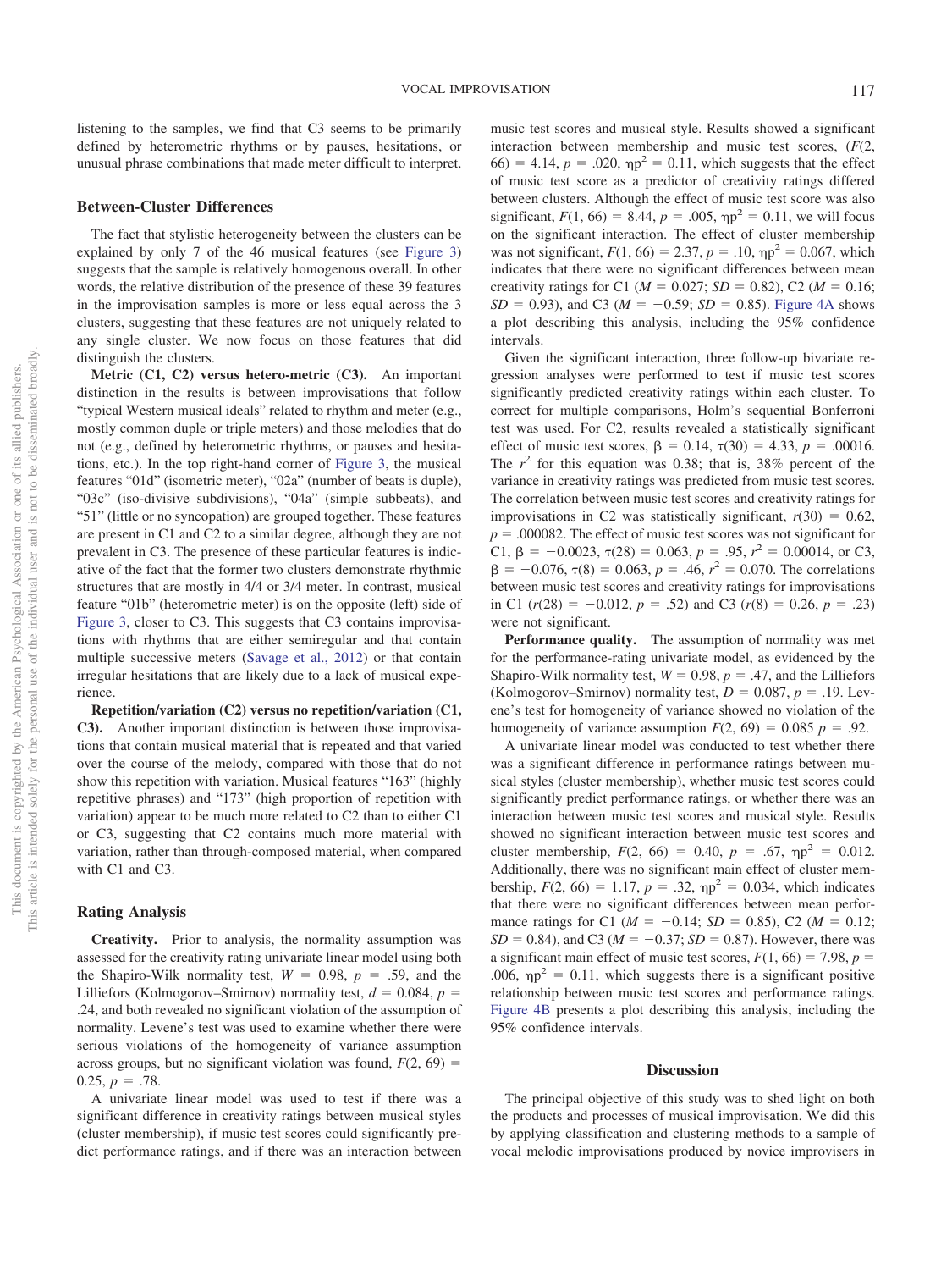

<span id="page-8-0"></span>*Figure 4.* Data from two univariate linear models examining the influence of music test scores, cluster membership, and the interaction between music test scores and cluster membership on ratings of creativity (A) and performance (B). Panel A shows a significant interaction between music test scores and cluster membership when predicting creativity. That is, music test scores predict creativity, but only for cluster 2. Panel B shows a significant main effect of music test scores only. The y-axes for Panel A and Panel B represent scaled, centered, and averaged ratings that were originally on a Likert scale from 1–7. The smoothed curves represent the 95% confidence intervals.

an attempt to uncover discrete clusters of improvisations and to characterize each cluster as a stylistic type based on its unique structural musical features. This represents not only a new approach to analyzing improvisation, but an approach for analyzing creative products in general.

Our three-cluster solution was able to effect a significant data reduction of the original 72-improvisation sample, as evidenced by the fact that it accounted for a large proportion of the variance in the dataset (roughly 70%). With regard to structural features, C1 and C2 differed from C3 in that the majority of improvisations in these two clusters used standard, predictable metric patterns, whereas improvisations in C3 used irregular metric structures. Second, C2 differed from C1 and C3 in terms of phrase structure, in that it contained a much higher proportion of repetition, repetition with variation, and greater phrase symmetry than C1 or C3. While the improvisations varied in their tonal properties as well (e.g., major, minor, chromatic), such properties did not contribute strongly to the clustering of the improvisations. Instead, rhythm (metric structure) and phrase structure were the two primary musical features that differentiated the improvisations at the cluster level.

Additional analyses based on expert ratings of the creative quality and performance quality of the improvisations offered further insights into the clusters. Although there were no significant differences between the clusters on expert ratings of creativity or performance quality, higher levels of musical training were found to predict higher performance-quality ratings, regardless of the cluster membership

[\(Figure 4B\)](#page-8-0). On the other hand, music test scores were only a significant predictor of creativity ratings for improvisations in C2, and not for C1 and C3 [\(Figure 4A\)](#page-8-0). This suggests that, within C2, the level of perceived creativity of an improvisation increased as the improviser's music test score increased.

#### **Insights for Cognitive Mechanisms**

Although the strength of our analysis lies primarily in the descriptive methodology of the improvisation style-types uncovered by the cluster analysis, we can offer some speculations regarding the cognitive mechanisms underlying the process of improvisation, as based on results from the linear models. For example, most improvisations in C2 seemed to demonstrate the processes of "sketch planning" and "evaluative monitoring" [\(Norgaard, 2011\)](#page-11-3), whereas most improvisations in C1, and especially those in C3, seemed not to. Because the improvisations in C2 had highly symmetrical phrases, in addition to repeated phrases that contained structural variations of the phrases that preceded them, the improvisers seemed to demonstrate that they were able to plan ahead (sketch planning) and remember what they had already improvised so as to repeat and modify these ideas if they found them to be successful (evaluative monitoring). These are strategic skills used by expert improvisers [\(Norgaard, 2011\)](#page-11-3), and so it might have been the case that participants in C2 were more experienced improvisers than participants in C1 or C3. Expertise at musical improvisation may lead to automated sensorimotor (e.g., muscle memory) processes for improvising [\(Fidlon, 2011\)](#page-11-8). This could allow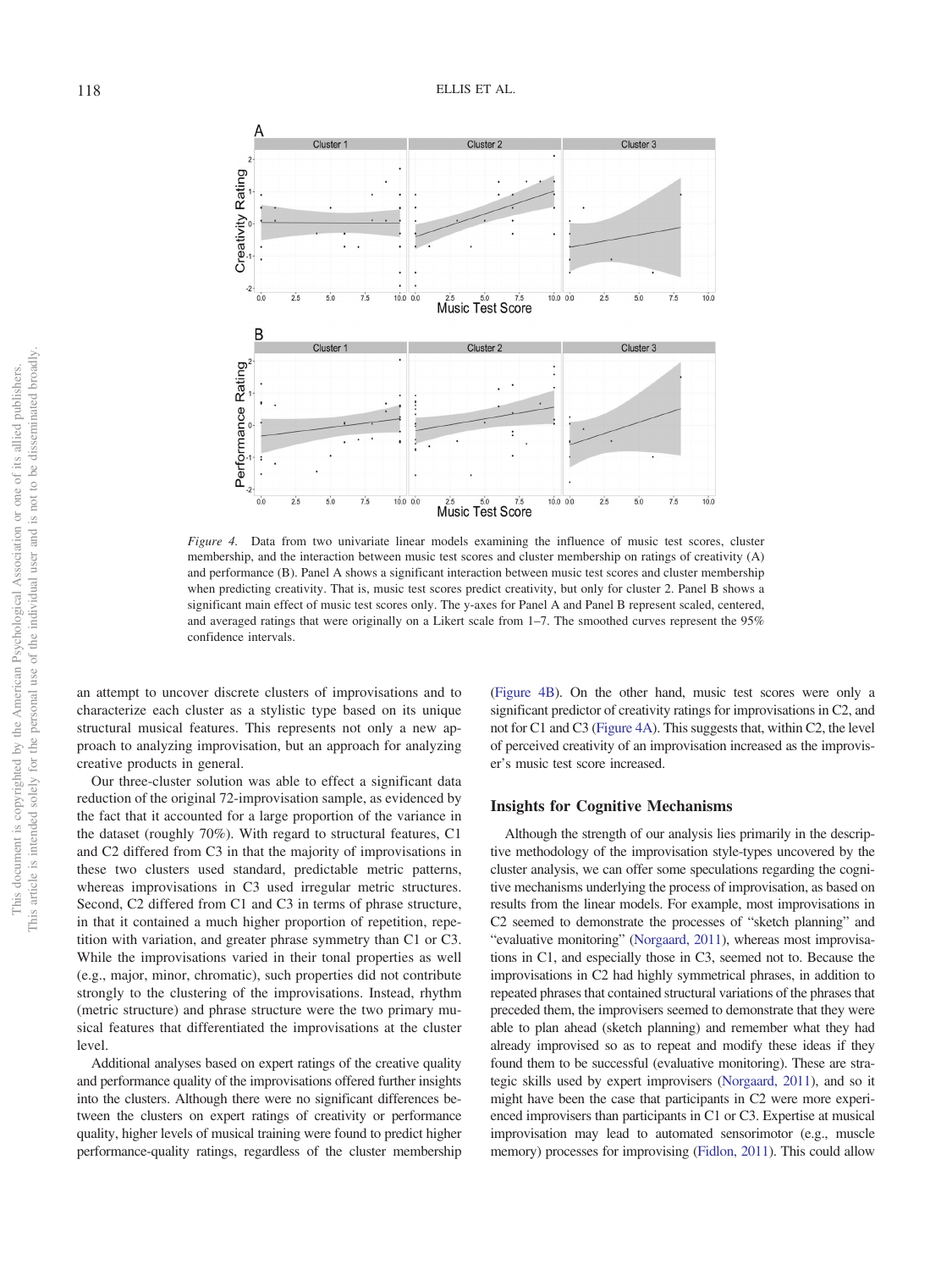the more experienced improvisers to use their limited working memory resources to focus on the overall improvisational structure, allowing their implicit skills (e.g., prelearned motor programming) to manage the note-to-note choices [\(Berkowitz, 2010\)](#page-10-15). Additionally, individuals in C2 may have had stronger skills for executive function [\(Miyake, Friedman, Rettinger, Shah, & Hegarty, 2001\)](#page-11-28), which could have allowed them to determine the general direction of the improvisation early during their performance and thereby focus on note-tonote changes.

On the other hand, more-novice improvisers may, by necessity, devote much of their executive function and working memory to these note-level, rather than phrase-level, decisions because of a lack of experience with performing and planning ahead during improvising. Improvisations in C1 and C3 seemed to demonstrate these characteristics, because they contained more phrase-tophrase diversity (i.e., little or no repetition). Such increased diversity may be representative of style choices alone, but could also suggest that the participants may have focused on note-to note choices, rather than overall structural planning.

Results from the rating analyses showed that there were no significant differences between the improvisation clusters with regard to performance ratings or creativity ratings. However, there was a significant interaction such that music test scores predicted creativity ratings for improvisations in C2. Because improvisers in C2 tended to use musical structures that suggested a potential proficiency in processes like sketch planning and evaluative monitoring, it is unsurprising that there would be a positive relationship with creativity in this cluster, in contrast to C1 and C3. This interaction might suggest that participants with higher test scores were better able to structure their improvisations than people with lower scores. Another interpretation, one related to the repetition of phrases, would argue that those participants with higher test scores may have used repetition and variation in more sophisticated ways than those with lower music test scores.

#### **Musical Creativity in Novices**

The field of improvisation has been strongly dominated by the analysis of experts, and so the current work represents one of the first analyses of musical improvisation in adult novices. Whereas [Mace](#page-11-2) [and Ward's \(2002\)](#page-11-2) seminal study of professional visual artists recommended using professional subjects for the study of creativity, because of factors related to commitment, motivation, and effort, it is also important to examine novice creators, especially given the fact that nearly everyone can exhibit creative behavior in some form (i.e., "everyday" creativity; [Richards, 2007;](#page-11-29) [Runco, & Bahleda, 1986\)](#page-11-30). Creative improvisation occurs in everyday activities, such as conversation [\(Sawyer, 1999,](#page-12-2) [2000\)](#page-12-3), and the melodic improvisations in our sample may be representative of the spontaneous singing that occurs in daily life (e.g., singing in the shower or in the car). Singing is a universal human activity that is considered to be one of the most natural means of human expression [\(Lomax, 1968;](#page-11-31) [Nettl, 2015\)](#page-11-32). For example, children have a natural tendency to sing spontaneously early in development [\(Dalla Bella, Giguère, & Peretz, 2007\)](#page-10-16), and several studies have sought to analyze the products of children's vocal improvisations (e.g., [Campbell, 1998;](#page-10-17) [Cohen, 2011;](#page-10-18) [Moog, 1976;](#page-11-33) [Moor](#page-11-34)[head & Pond, 1978;](#page-11-34) [Raju & Ross, 2012;](#page-11-12) [Raju et al., 2015;](#page-11-35) [Sundin,](#page-12-4) [1997;](#page-12-4) [Young, 2002\)](#page-12-5). Even though singing begins naturally as a process of vocal play during the early years of life, not all individuals

continue to sing or make music after childhood [\(Nordoff & Robbins,](#page-11-36) [1983\)](#page-11-36). When examining everyday creativity, it would be useful to apply the current approach to children's improvisations. In sum, because of the lack of research on vocal improvisation, we feel that melodic improvisation by novice improvisers should be a topic for further analysis by researchers in the field of creativity.

### **Limitations**

**Choice of classification features.** CantoCore [\(Savage et al.,](#page-11-13) [2012\)](#page-11-13) was modeled after Lomax's Cantometrics classification scheme [\(Lomax, 1968,](#page-11-31) [1976\)](#page-11-37). However, unlike Cantometrics, it is restricted to the *structural* features of songs, rather than features associated with performance style [\(Savage et al., 2012\)](#page-11-13). This makes CantoCore a reasonable tool for studying vocal musical improvisations, because the study of musical structure is the dominant focus when analyzing improvisations. However, future research would benefit from the development and validation of a classification scheme specifically tailored to the structural analysis of musical improvisation. Such a scheme could be informed by research that analyzes the dimensions of musical improvisation [\(Biasutti & Frezza, 2009\)](#page-10-2), concepts about what makes musical improvisation creative [\(Jordanous & Keller, 2012\)](#page-11-38), factors associated with improvisational expertise [\(Wopereis et al.,](#page-12-1) [2013\)](#page-12-1), and factors that influence improvisation achievement [\(Madura](#page-11-11) [Ward-Steinman, 2008\)](#page-11-11).

**Discreteness of clusters.** The method of [Hwang et al. \(2006\)](#page-11-19) demonstrated promise as an approach for the stylistic analysis of musical improvisation, given the existence of a valid classification scheme of musical features. That said, an important limitation in the interpretation of clusters when using this approach with a relatively homogeneous dataset like ours is that there are no clear criteria for making decisions about which musical features are associated most strongly with each cluster, except for visual inspection of the MCA plot. In cases where there are many shared features between samples, it may be challenging to characterize cluster-specific styles using this approach. In the case of expert improvisers, for example, it may be reasonable to assume that a large majority of musical features within a corpus may be shared between individuals' improvisations, which could make it challenging to isolate style-types. However, this simply suggests that experiments should be guided by relevant research questions.

For example, jazz pianists produce different types of improvisations when they improvise in familiar versus unfamiliar keys [\(Goldman, 2013\)](#page-11-7). The analytical approach we used is ideal for experiments about improvisation that include experimental manipulations, where improvisation can occur in different conditions. Therefore, the current paper has demonstrated that, even with relatively homogenous data, it is possible to uncover meaningful musical features that differentiate subgroups within the data.

**Rater disagreement.** Although interrater reliability for the CantoCore codings was similar to that reported in previous studies, it was lower than we had anticipated. This suggests that additional training with CantoCore may be necessary to improve interrater reliability. Another possibility is to have expert improvisers perform the codings, rather than researchers with music training. Another limitation was that we had to discard one of the expert rater's data for the creativity-rating analysis. The literature on the CAT suggests that high levels of interrater reliability should be obtained using this method [\(Baer & McKool, 2009\)](#page-10-10). Given the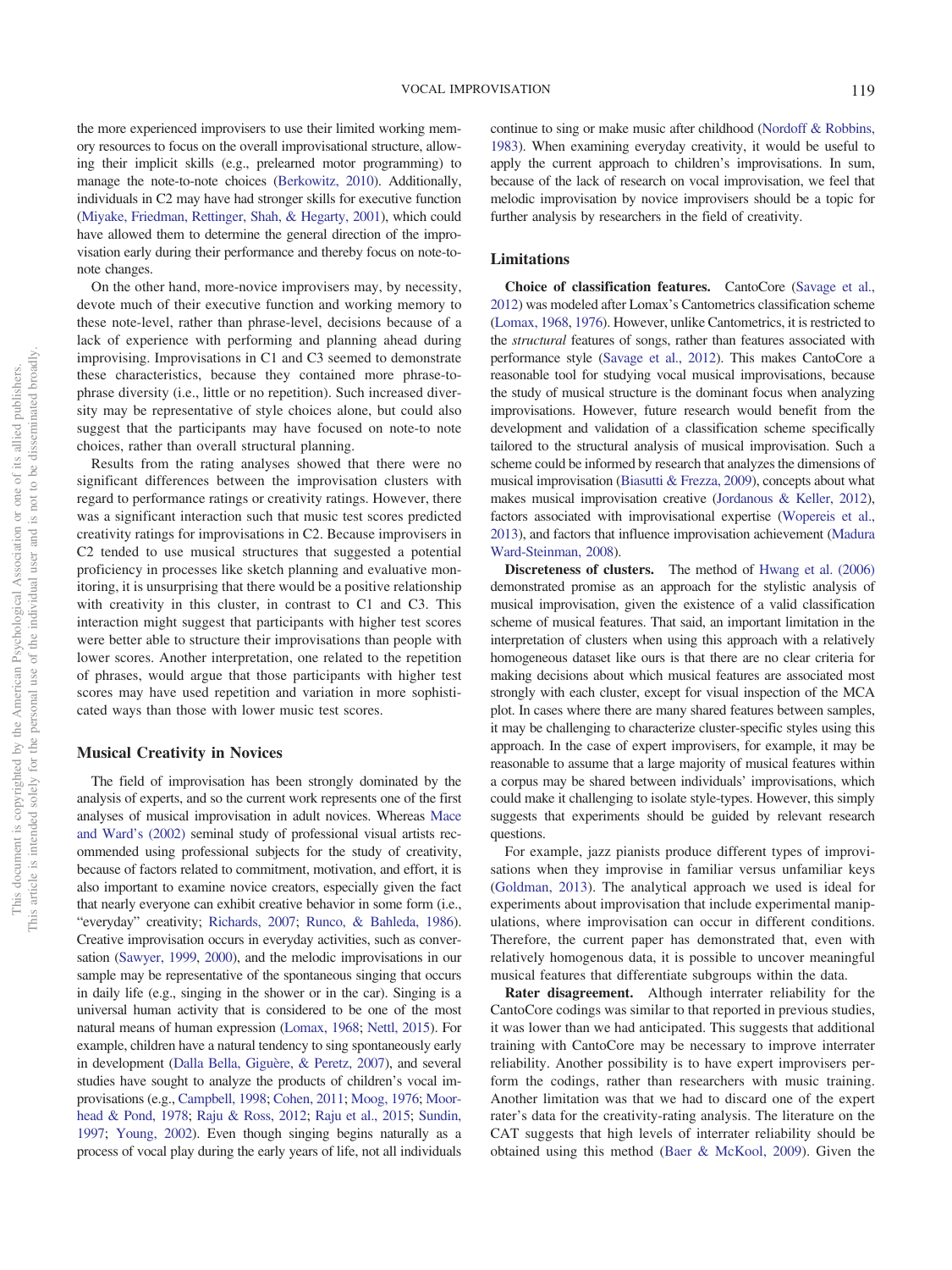evidence that rater 3 was not in agreement with raters 1 and 2 for the creativity ratings, and based on the fact that rater 3 had a dissimilar musical background from raters 1 and 2, we felt justified in discarding data from rater 3.

**Identifying mechanisms.** The strength of our analysis lies in the classification-and cluster-approach to identifying and describing style-types in a corpus of improvisations. Because our improvisation task was open-ended, it did not permit us to draw any strong conclusions about mechanisms. Future work could combine our classification-and-clustering approach with experimental manipulations that attempt to influence the cognitive mechanisms of improvisation, including such factors as working memory [\(Baddeley, 2003\)](#page-10-19), divergent thinking [\(Baer, 1996\)](#page-10-20), and executive function [\(Miyake et](#page-11-28) [al., 2001\)](#page-11-28). For example, [Beaty et al. \(2013\)](#page-10-3) showed that divergentthinking scores for a sample of jazz performance students significantly predicted the creativity ratings of their improvisations, but this outcome was not discussed in relation to the creative products (i.e., the musical features generated). The combination of experimental manipulation with our methodology would permit the joint understanding of cognitive mechanisms with the descriptive analysis of the products of improvisation, including structural features. Finally, our music test score was only a very basic measure of musical ability, and future work should consider implementing measures of musical training that are more fine-grained [\(Müllensiefen, Gingras, Musil, & Stewart,](#page-11-39) [2014;](#page-11-39) [Ollen, 2006\)](#page-11-40) and that take into account the quantity/quality of improvisation experience.

# **Conclusions**

The results of the current analysis provide support for the classification-and-cluster approach to analyzing musical improvisation. This analytical framework shows promise for the analysis of creative products not just in musical improvisation but across many domains of creativity, including the products of both spontaneous and long-term creativity. The method can be readily applied to other corpus analyses, such as those of jazz instrumental improvisations (e.g., [Norgaard, 2014\)](#page-11-4) or children's vocal improvisations [\(Raju &](#page-11-12) [Ross, 2012\)](#page-11-12). In addition, our classification/clustering method can be combined with experimental manipulations of the creative task (e.g., [Fidlon, 2011;](#page-11-8) [Goldman, 2013\)](#page-11-7), individual measurements of cognitive factors (e.g., [Beaty et al., 2013\)](#page-10-3), and/or ratings of creativity. Such approaches permit more-direct inferences of the mechanisms of improvising than is possible without such manipulations or measures. However, even in the absence of such experimental manipulations or cognitive factors, a post hoc analysis of the clusters, based on the structural features of the products, permits reasonable speculations to be made about the generative processes involved in improvising.

### **References**

- <span id="page-10-5"></span>Abdi, H., & Valentin, D. (2007). Multiple correspondence analysis. In N. J. Salkind (Ed.), *Encyclopedia of measurement and statistics* (pp. 651– 657). Thousand Oaks, CA: Sage.
- <span id="page-10-8"></span>Amabile, T. M. (1982). Social psychology of creativity: A consensual assessment technique. *Journal of Personality and Social Psychology, 43,* 997–1013. <http://dx.doi.org/10.1037/0022-3514.43.5.997>
- <span id="page-10-19"></span>Baddeley, A. (2003). Working memory: Looking back and looking forward. *Nature Reviews Neuroscience, 4,* 829 – 839. [http://dx.doi.org/10](http://dx.doi.org/10.1038/nrn1201) [.1038/nrn1201](http://dx.doi.org/10.1038/nrn1201)
- <span id="page-10-20"></span>Baer, J. (1996). The effects of task-specific divergent thinking training. *The Journal of Creative Behavior, 30,* 183–187. [http://dx.doi.org/10.1002/j](http://dx.doi.org/10.1002/j.2162-6057.1996.tb00767.x) [.2162-6057.1996.tb00767.x](http://dx.doi.org/10.1002/j.2162-6057.1996.tb00767.x)
- <span id="page-10-10"></span>Baer, J., & McKool, S. S. (2009). Assessing creativity using the consensual assessment. In C. S. Schreiner (Ed.), *Handbook of research on assessment technologies, methods, and applications in higher education* (pp. 65–77). Hershey, PA: IGI Global. [http://dx.doi.org/10.4018/978-1-](http://dx.doi.org/10.4018/978-1-60566-667-9.ch004) [60566-667-9.ch004](http://dx.doi.org/10.4018/978-1-60566-667-9.ch004)
- <span id="page-10-11"></span>Banerjee, M., Capozzoli, M., McSweeny, L., & Sinha, D. (1999). Beyond kappa: A review of interrater agreement measures. *The Canadian Journal of Statistics, 27,* 3–23. <http://dx.doi.org/10.2307/3315487>
- <span id="page-10-1"></span>Beaty, R. E. (2015). The neuroscience of musical improvisation. *Neuroscience and Biobehavioral Reviews, 51,* 108 –117. [http://dx.doi.org/10](http://dx.doi.org/10.1016/j.neubiorev.2015.01.004) [.1016/j.neubiorev.2015.01.004](http://dx.doi.org/10.1016/j.neubiorev.2015.01.004)
- <span id="page-10-3"></span>Beaty, R. E., Smeekens, B. A., Silvia, P. J., Hodges, D. A., & Kane, M. J. (2013). A first look at the role of domain-general cognitive and creative abilities in jazz improvisation. *Psychomusicology: Music, Mind, and Brain, 23,* 262–268. <http://dx.doi.org/10.1037/a0034968>
- <span id="page-10-13"></span>Benzécri, J. P. (1979). Sur le calcul des taux d'inertie dans l'analyse d'un questionnaire [The calculation of the inertia ration in the analysis of a questionnaire]. *Les Cahiers de l'Analyse des Donnees, 4,* 377–378.
- <span id="page-10-15"></span>Berkowitz, A. (2010). *The improvising mind: Cognition and creativity in the musical moment*. Oxford, UK: Oxford University Press. [http://dx.doi](http://dx.doi.org/10.1093/acprof:oso/9780199590957.001.0001) [.org/10.1093/acprof:oso/9780199590957.001.0001](http://dx.doi.org/10.1093/acprof:oso/9780199590957.001.0001)
- <span id="page-10-2"></span>Biasutti, M., & Frezza, L. (2009). Dimensions of music improvisation. *Creativity Research Journal, 21,* 232–242. [http://dx.doi.org/10.1080/](http://dx.doi.org/10.1080/10400410902861240) [10400410902861240](http://dx.doi.org/10.1080/10400410902861240)
- <span id="page-10-12"></span>Brown, S., Savage, P. E., Ko, A. M.-S., Stoneking, M., Ko, Y.-C., Loo, J.-H., & Trejaut, J. A. (2014). Correlations in the population structure of music, genes and language. *Proceedings of the Royal Society B: Biological Sciences, 281,* 20132072. [http://dx.doi.org/10.1098/rspb.2013](http://dx.doi.org/10.1098/rspb.2013.2072) [.2072](http://dx.doi.org/10.1098/rspb.2013.2072)
- <span id="page-10-17"></span>Campbell, P. S. (1998). The musical cultures of children. *Research Studies in Music Education, 11,* 42–51. [http://dx.doi.org/10.1177/1321103X9](http://dx.doi.org/10.1177/1321103X9801100105) [801100105](http://dx.doi.org/10.1177/1321103X9801100105)
- <span id="page-10-9"></span>Carson, S. (2006). *Creativity and mental illness*. Invitational panel discussion hosted by Yale's Mind Matters Consortium, New Haven, CT, April 19, 2006.
- <span id="page-10-18"></span>Cohen, A. J. (2011). Creativity in singing: Universality and sensitive developmental periods? In D. Hargreaves, D. Miell, & R. MacDonald (Eds.), *Musical imaginations: Multidisciplinary perspectives on creativity, performance and perception* (pp. 173–189). New York, NY: Oxford University Press. [http://dx.doi.org/10.1093/acprof:oso/9780199568086](http://dx.doi.org/10.1093/acprof:oso/9780199568086.003.0011) [.003.0011](http://dx.doi.org/10.1093/acprof:oso/9780199568086.003.0011)
- <span id="page-10-6"></span>Cohen, A. J. (2015). The AIRS Test Battery of Singing Skills: Rationale, item types, and lifespan scope. *Musicae Scientiae, 19,* 238 –264. [http://](http://dx.doi.org/10.1177/1029864915599599) [dx.doi.org/10.1177/1029864915599599](http://dx.doi.org/10.1177/1029864915599599)
- <span id="page-10-7"></span>Cohen, A. J., Armstrong, V. L., Lannan, M. S., & Coady, J. D. (2009). A protocol for cross-cultural research on the acquisition of singing. *Annals of the New York Academy of Sciences, 1169,* 112–115. [http://dx.doi.org/](http://dx.doi.org/10.1111/j.1749-6632.2009.04771.x) [10.1111/j.1749-6632.2009.04771.x](http://dx.doi.org/10.1111/j.1749-6632.2009.04771.x)
- <span id="page-10-0"></span>Collins, D. (2007). Real-time tracking of the creative music composition process. *Digital Creativity, 18,* 239 –256. [http://dx.doi.org/10.1080/](http://dx.doi.org/10.1080/14626260701743234) [14626260701743234](http://dx.doi.org/10.1080/14626260701743234)
- <span id="page-10-16"></span>Dalla Bella, S., Giguère, J.-F., & Peretz, I. (2007). Singing proficiency in the general population. *The Journal of the Acoustical Society of America, 121,* 1182–1189. <http://dx.doi.org/10.1121/1.2427111>
- <span id="page-10-4"></span>De Dreu, C. K., Nijstad, B. A., Baas, M., Wolsink, I., & Roskes, M. (2012). Working memory benefits creative insight, musical improvisation, and original ideation through maintained task-focused attention. *Personality and Social Psychology Bulletin, 38,* 656 – 669. [http://dx.doi.org/10.1177/](http://dx.doi.org/10.1177/0146167211435795) [0146167211435795](http://dx.doi.org/10.1177/0146167211435795)
- <span id="page-10-14"></span>Everitt, B. S., & Horton, T. (2014). *A handbook of statistical analyses using R* (3rd ed.). Boca Raton, FL: Chapman & Hall/CRC.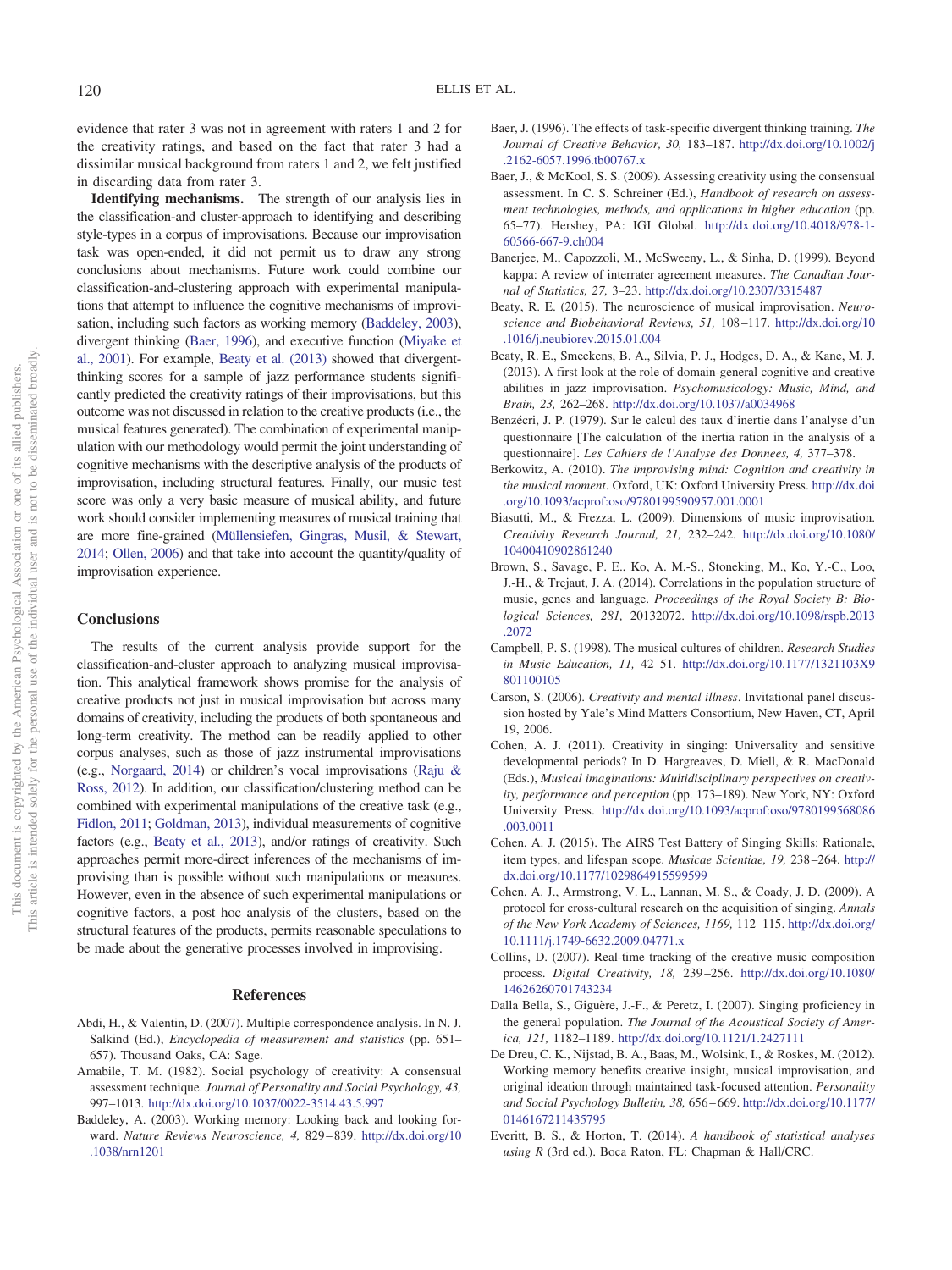- <span id="page-11-8"></span>Fidlon, J. D. (2011). *Cognitive dimensions of instrumental jazz improvisation*. (Doctoral dissertation). University of Texas Thesis and Dissertation Repository.
- <span id="page-11-1"></span>Finke, R. A., Ward, T. B., & Smith, S. M. (1992). *Creative cognition: Theory, research, and applications*. Cambridge, MA: MIT Press.
- <span id="page-11-7"></span>Goldman, A. (2013). Towards a cognitive-scientific research program for improvisation: Theory and an experiment. *Psychomusicology: Music, Mind, and Brain, 23,* 210 –221. <http://dx.doi.org/10.1037/pmu0000020>
- <span id="page-11-27"></span>Greenacre, M. (2007). *Correspondence analysis in practice* (2nd ed.). Boca Raton, FL: Chapman & Hall/CRC. [http://dx.doi.org/10.1201/](http://dx.doi.org/10.1201/9781420011234) [9781420011234](http://dx.doi.org/10.1201/9781420011234)
- <span id="page-11-17"></span>Hartigan, J. A., & Wong, M. A. (1979). A k-means clustering algorithm. *Journal of the Royal Statistical Society Series A, 28,* 100 –108.
- <span id="page-11-10"></span>Hickey, M., & Lipscomb, S. D. (2006). How different is good? How different is different? The assessment of children's creating musical thinking. In I. Deliege & G. A. Wiggins (Eds.), *Musical creativity: Multidisciplinary research in theory and practice* (pp. 97–110). New York, NY: Psychology Press.
- <span id="page-11-25"></span>Huberty, C. J., & Morris, J. D. (1989). Multivariate analysis versus multiple univariate analyses. *Psychological Bulletin, 105,* 302–308. [http://](http://dx.doi.org/10.1037/0033-2909.105.2.302) [dx.doi.org/10.1037/0033-2909.105.2.302](http://dx.doi.org/10.1037/0033-2909.105.2.302)
- <span id="page-11-18"></span>Husson, F., & Josse, J. (2014). Multiple correspondence analysis. In J. Blasius & M. Greeenacre (Eds.), *Visualization and verbalization of data* (pp. 165–184). Boca Raton, FL: CRC Press.
- <span id="page-11-19"></span>Hwang, H., Dillon, W. R., & Takane, Y. (2006). An extension of multiple correspondence analysis for identifying heterogeneous subgroups of respondents. *Psychometrika, 71,* 161–171. [http://dx.doi.org/10.1007/](http://dx.doi.org/10.1007/s11336-004-1173-x) [s11336-004-1173-x](http://dx.doi.org/10.1007/s11336-004-1173-x)
- <span id="page-11-9"></span>Järvinen, T. (1995). Tonal hierarchies in jazz improvisation. *Music Perception, 12,* 415– 437. <http://dx.doi.org/10.2307/40285675>
- <span id="page-11-0"></span>Joorabchi, M. E., Mesbah, A., & Kruchten, P. (2013). Real challenges in mobile app development. In *Empirical Software Engineering and Measurement,* 15–24. ACM/IEEE International Symposium.
- <span id="page-11-38"></span>Jordanous, A., & Keller, B. (2012). What makes musical improvisation creative? *Journal of Interdisciplinary Music Studies, 6,* 151–175.
- <span id="page-11-22"></span>Kaufman, J. C., Baer, J., & Cole, J. C. (2009). Expertise, domains, and the consensual assessment technique. *The Journal of Creative Behavior, 43,* 223–233. <http://dx.doi.org/10.1002/j.2162-6057.2009.tb01316.x>
- <span id="page-11-23"></span>Landis, J. R., & Koch, G. G. (1977). The measurement of observer agreement for categorical data. *Biometrics, 33,* 159 –174. [http://dx.doi](http://dx.doi.org/10.2307/2529310) [.org/10.2307/2529310](http://dx.doi.org/10.2307/2529310)
- <span id="page-11-31"></span>Lomax, A. (1968). *Folk song style and culture*. Washington, DC: American Association for the Advancement of Science.
- <span id="page-11-37"></span>Lomax, A. C. (1976). *Cantometrics: An approach to the anthropology of music*. Berkeley, CA: University of California, Extension Media Center.
- <span id="page-11-2"></span>Mace, M-A., & Ward, T. (2002). Modeling the creative process: A grounded theory analysis of creativity in the domain of art making. *Creativity Research Journal, 14,* 179 –192. [http://dx.doi.org/10.1207/](http://dx.doi.org/10.1207/S15326934CRJ1402_5) [S15326934CRJ1402\\_5](http://dx.doi.org/10.1207/S15326934CRJ1402_5)
- <span id="page-11-11"></span>Madura Ward-Steinman, P. (2008). Vocal improvisation and creative thinking by Australian and American university jazz singers: A factor analytic study. *Journal of Research in Music Education, 56,* 5–17. <http://dx.doi.org/10.1177/0022429408322458>
- <span id="page-11-16"></span>Meyer, L. B. (1989). *Style and music: Theory, history, and ideology*. Chicago, IL: University of Chicago Press.
- <span id="page-11-28"></span>Miyake, A., Friedman, N. P., Rettinger, D. A., Shah, P., & Hegarty, M. (2001). How are visuospatial working memory, executive functioning, and spatial abilities related? A latent-variable analysis. *Journal of Experimental Psychology: General, 130,* 621– 640. [http://dx.doi.org/10](http://dx.doi.org/10.1037/0096-3445.130.4.621) [.1037/0096-3445.130.4.621](http://dx.doi.org/10.1037/0096-3445.130.4.621)
- <span id="page-11-33"></span>Moog, H. (1976). *The musical experience of the pre-school child*. London, UK: Schott Music.
- <span id="page-11-34"></span>Moorhead, G. E., & Pond, D. (1978). *Music of young children*. Santa Barbara, CA: Pillsbury Foundation for the Advancement of Music Education.
- <span id="page-11-39"></span>Müllensiefen, D., Gingras, B., Musil, J., & Stewart, L. (2014). The musicality of non-musicians: An index for assessing musical sophistication in the general population. *PLoS ONE, 9,* e89642. [http://dx.doi.org/10.1371/](http://dx.doi.org/10.1371/journal.pone.0089642) [journal.pone.0089642](http://dx.doi.org/10.1371/journal.pone.0089642)
- <span id="page-11-32"></span>Nettl, B. (2015). *The study of ethnomusicology: Thirty-three discussions*. Urbana, IL: University of Illinois Press.
- <span id="page-11-36"></span>Nordoff, P., & Robbins, C. (1983). *Music therapy in special education*. St-Louis, MO: MMB Music.
- <span id="page-11-3"></span>Norgaard, M. (2011). Descriptions of improvisational thinking by artistlevel jazz musicians. *Journal of Research in Music Education, 59,* 109 –127. <http://dx.doi.org/10.1177/0022429411405669>
- <span id="page-11-4"></span>Norgaard, M. (2014). How jazz musicians improvise: The central role of auditory and motor patterns. *Music Perception, 31,* 271–287. [http://dx](http://dx.doi.org/10.1525/mp.2014.31.3.271) [.doi.org/10.1525/mp.2014.31.3.271](http://dx.doi.org/10.1525/mp.2014.31.3.271)
- <span id="page-11-40"></span>Ollen, J. (2006). *A criterion-related validity test of selected indicators of musical sophistication using expert ratings* (Doctoral dissertation). OhioLINK Electronic Theses and Dissertation Center.
- <span id="page-11-20"></span>Pan, B-Y., & Cohen, A. (2012). The AIRS on-line test battery of singing skills. In Abstracts of the 2010 CSBBCS annual meeting. *Canadian Journal of Experimental Psychology, 64,* 286 –329.
- <span id="page-11-21"></span>Pan, B.-Y., & Cohen, A. J. (2016). *AIRS-Test: A Web-based system for generating on-line experiments requiring audiovisual presentation and recording*. Manuscript submitted for publication.
- <span id="page-11-6"></span>Pressing, J. (1998). Error correction processes in temporal pattern production. *Journal of Mathematical Psychology, 42,* 63–101. [http://dx.doi.org/](http://dx.doi.org/10.1006/jmps.1997.1194) [10.1006/jmps.1997.1194](http://dx.doi.org/10.1006/jmps.1997.1194)
- <span id="page-11-5"></span>Pressing, L. (1988). Improvisation: Methods and models. In J. A. Sloboda (Ed.), *Generative processes in music: The psychology of performance, improvisation, and composition* (pp. 129 –178). Oxford, UK: Clarendon Press.
- <span id="page-11-26"></span>R Core Team. (2015). *R: A language and environment for statistical computing*. Vienna, Austria: R Foundation for Statistical Computing. Retrieved from <https://www.R-project.org/>
- <span id="page-11-12"></span>Raju, M., & Ross, J. (2012). Adaption to Estonian children of the protocol for cross-cultural research in singing. *Trames, 16,* 125–144. [http://dx.doi](http://dx.doi.org/10.3176/tr.2012.2.02) [.org/10.3176/tr.2012.2.02](http://dx.doi.org/10.3176/tr.2012.2.02)
- <span id="page-11-35"></span>Raju, M., Välja, L., & Ross, J. (2015). Estonian children's improvisational songs, the nature of performance and songs' coherence with the Western tonal musical canon. *Musicae Scientiae, 19,* 282–300. [http://dx.doi.org/](http://dx.doi.org/10.1177/1029864915598663) [10.1177/1029864915598663](http://dx.doi.org/10.1177/1029864915598663)
- <span id="page-11-29"></span>Richards, R. (2007). Everyday creativity and the arts. *World Futures, 63,* 500 –525. <http://dx.doi.org/10.1080/02604020701572707>
- <span id="page-11-30"></span>Runco, M. A., & Bahleda, M. D. (1986). Implicit theories of artistic, scientific, and everyday creativity. *The Journal of Creative Behavior, 20,* 93–98. <http://dx.doi.org/10.1002/j.2162-6057.1986.tb00423.x>
- <span id="page-11-14"></span>Rzeszutek, T., Savage, P. E., & Brown, S. (2012). The structure of cross-cultural musical diversity. *Proceedings of the Royal Society B: Biological Sciences, 279,* 1606 –1612. [http://dx.doi.org/10.1098/rspb](http://dx.doi.org/10.1098/rspb.2011.1750) [.2011.1750](http://dx.doi.org/10.1098/rspb.2011.1750)
- <span id="page-11-15"></span>Savage, P. E., & Brown, S. (2014). Mapping music: Cluster analysis of song-type frequencies within and between cultures. *Ethnomusicology, 58,* 133–155. <http://dx.doi.org/10.5406/ethnomusicology.58.1.0133>
- <span id="page-11-24"></span>Savage, P. E., Brown, S., Sakai, E., & Currie, T. E. (2015). Statistical universals reveal the structures and functions of human music. *Proceedings of the National Academy of Sciences of the United States of America, 112,* 8987– 8992. <http://dx.doi.org/10.1073/pnas.1414495112>
- <span id="page-11-13"></span>Savage, P. E., Merritt, E., Rzeszutek, T., & Brown, S. (2012). CantoCore: A new cross-cultural song classification scheme. *Analytical Approaches to World Music, 2,* 87–137.